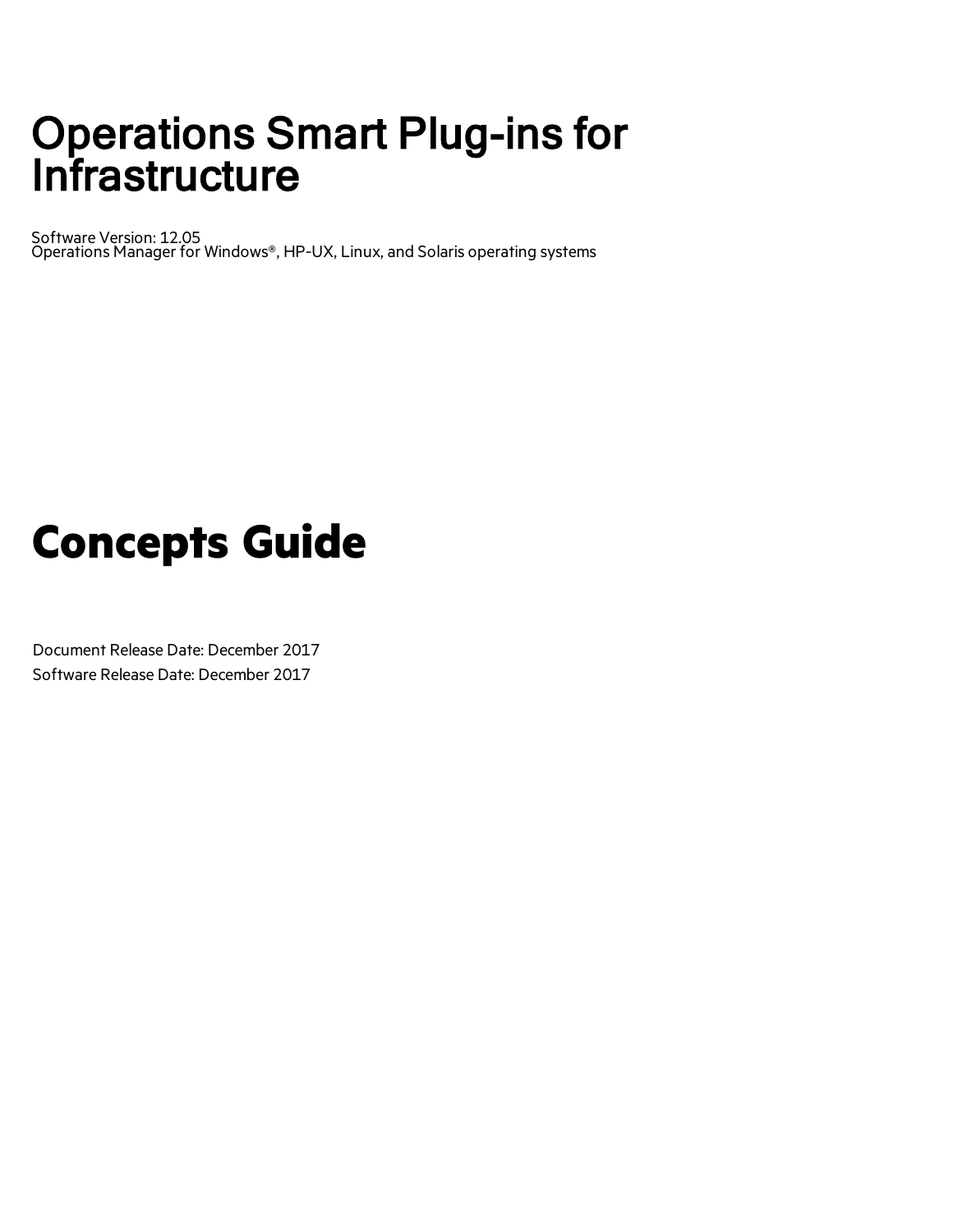### Legal Notices

### Warranty

The only warranties for Seattle SpinCo, Inc and its subsidiaries ("Seattle") products and services are set forth in the express warranty statements accompanying such products and services. Nothing herein should be construed as constituting an additional warranty. Seattle shall not be liable for technical or editorial errors or omissions contained herein.

The information contained herein is subject to change without notice.

### Restricted Rights Legend

Confidential computer software. Except as specifically indicated, valid license from Seattle required for possession, use or copying. Consistent with FAR 12.211 and 12.212, Commercial Computer Software, Computer Software Documentation, and Technical Data for Commercial Items are licensed to the U.S. Government under vendor's standard commercial license.

### Copyright Notice

© 2015-2017 EntIT Software LLC, a Micro Focus company

### Trademark Notices

Adobe® and Acrobat® are trademarks of Adobe Systems Incorporated. Microsoft® and Windows® are U.S. registered trademarks of the Microsoft group of companies. UNIX® is a registered trademark of The Open Group. Java is a registered trademark of Oracle and/or its affiliates.

### Documentation Updates

To check for recent updates or to verify that you are using the most recent edition of a document, go to: <https://softwaresupport.hpe.com/>.

This site requires that you register for an HPE Passport and to sign in. To register for an HPE Passport ID, click **Register** on the HPE Software Support site or click **Create an Account** on the HPE Passport login page.

You will also receive updated or new editions if you subscribe to the appropriate product support service. Contact your HPE sales representative for details.

### Support

Visit the HPE Software Support site at: <https://softwaresupport.hpe.com/>.

Most of the support areas require that you register as an HPE Passport user and to sign in. Many also require a support contract. To register for an HPE Passport ID, click **Register** on the HPE Support site or click **Create an Account** on the HPE Passport login page.

To find more information about access levels, go to: <https://softwaresupport.hpe.com/web/softwaresupport/access-levels>.

**HPE Software Solutions Now** accesses the HPE Software Solution and Integration Portal website. This site enables you to explore HPE Product Solutions to meet your business needs, includes a full list of Integrations between HPE Products, as well as a listing of ITIL Processes. The URL for this website is [https://softwaresupport.hpe.com/km/KM01702731.](https://softwaresupport.hpe.com/km/KM01702731)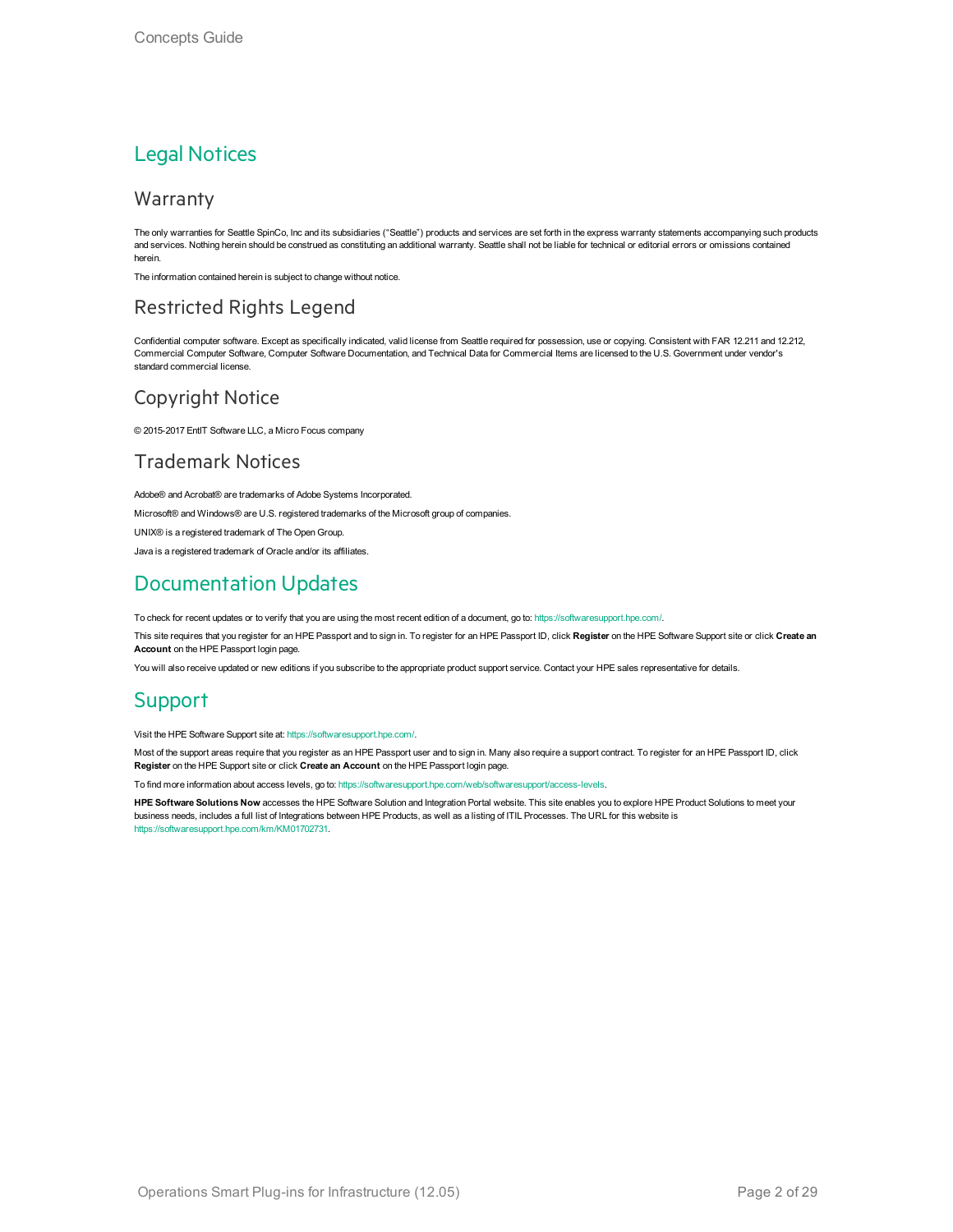## **Contents**

| How Infrastructure SPIs display Alerts and Ancillary Information  12 |  |
|----------------------------------------------------------------------|--|
|                                                                      |  |
|                                                                      |  |
|                                                                      |  |
|                                                                      |  |
|                                                                      |  |
|                                                                      |  |
|                                                                      |  |
| Customizing Threshold Values using Script Parameters  15             |  |
| Customizing Threshold Values using Threshold Overrides 16            |  |
|                                                                      |  |
|                                                                      |  |
|                                                                      |  |
|                                                                      |  |
|                                                                      |  |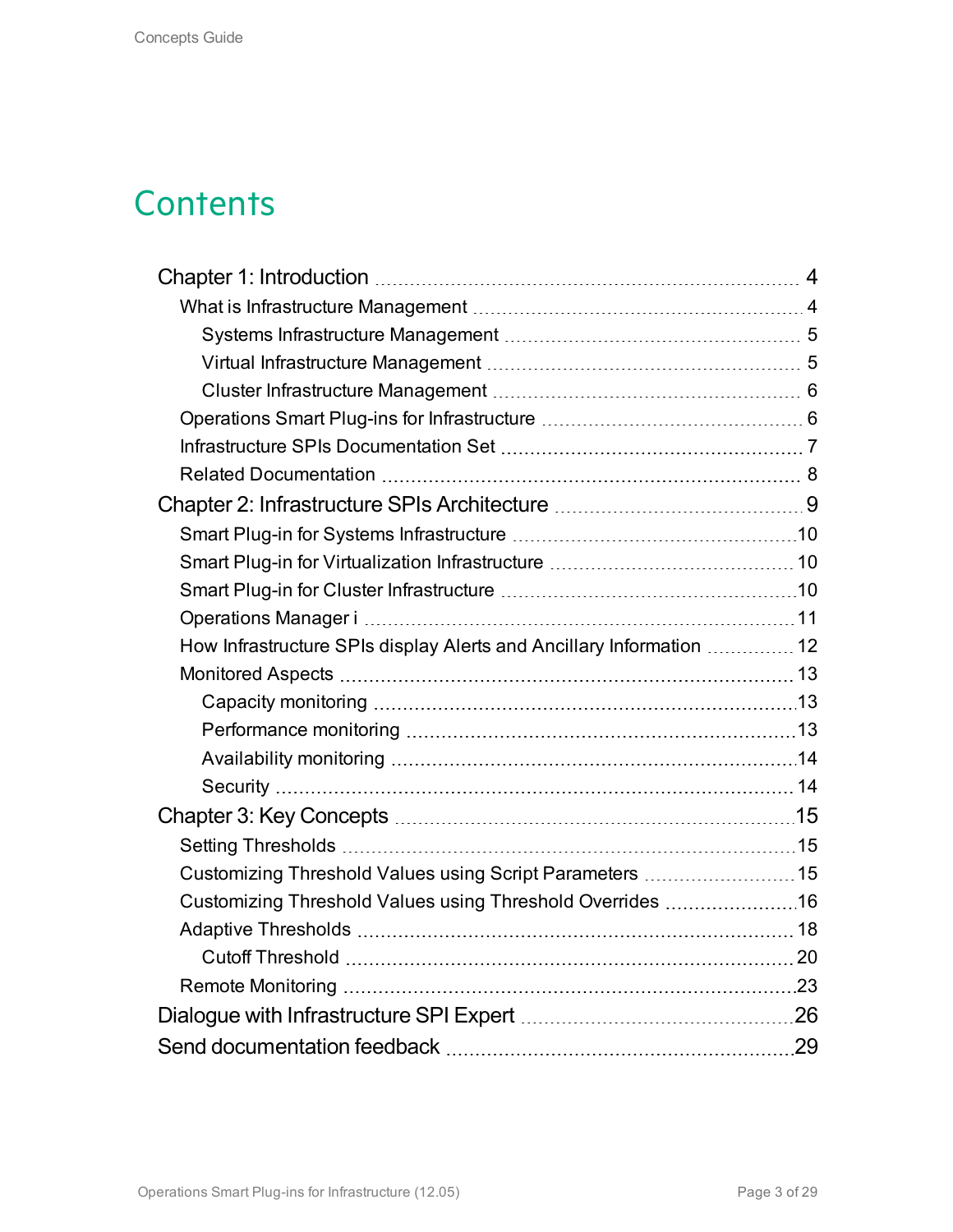# <span id="page-3-0"></span>Chapter 1: Introduction

This chapter provides a broad overview of Infrastructure Management and how the Operations Smart Plug-ins for Infrastructure (Infrastructure SPIs) can be effectively used to manage the enterprise wide infrastructure. It introduces concepts that will help you manage your infrastructure resources and processes, monitor applications, and monitor your systems.

## <span id="page-3-1"></span>What is Infrastructure Management

The dependency of enterprise on infrastructure has made it really imperative to look for ways and means to manage IT infrastructure. Infrastructure management not only helps to maintain and optimize business-critical systems but also assures availability of resources in a complex and decentralized IT infrastructure setup.



### **Logical representation of Infrastructure management**

Infrastructure management helps you to monitor, analyze, and optimize the usage of distributed operating systems, application and storage servers, clusters, and virtual machines. It helps to predict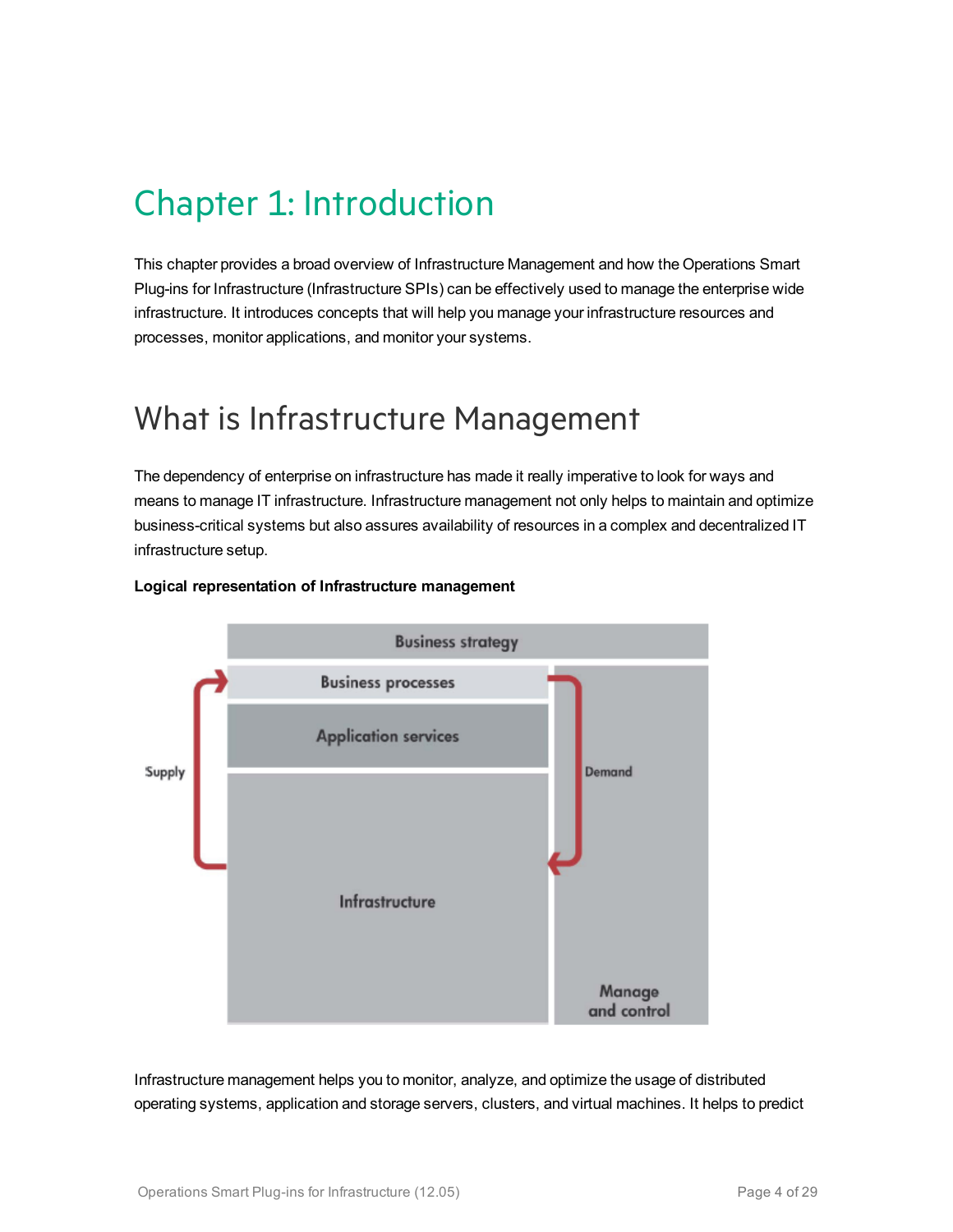infrastructure resource utilization so that IT infrastructure issues can be either avoided or resolved before critical business availability is impacted. It also ensures optimal system performance and availability across the entire setup.

The challenges of managing disparate infrastructure environments within a global organization are to coordinate the flow of critical information to resolve problems quickly, and to reduce the downtime and costs.

### <span id="page-4-0"></span>Systems Infrastructure Management

Systems infrastructure is the foundation or base infrastructure that is integral to an enterprise. It includes CPU, operating system, disk, memory, and network resources that need to be continuously monitored to ensure availability, performance, security and smooth functioning of underlying physical systems.

The system downtime can affect the quality of service you offer to the customers. For instance, a CPU bottleneck on the central web server could mean slow response to the customer accessing the server through a client application. This can directly encumber the customer satisfaction for your products and services. Such a scenario can be avoided by continuous monitoring of the systems infrastructure.

Systems infrastructure management enables you to achieve greater efficiency and productivity. It helps you to correlate, identify, and correct root cause of infrastructure faults and performance degradations. By analyzing the trend and performance of base infrastructure you can determine and plan for future requirements.

### <span id="page-4-1"></span>Virtual Infrastructure Management

Virtualization enables dividing the computer resources into multiple execution environments. It abstracts the physical hardware layer to enhance IT resource utilization. Virtual machines are used to consolidate the workloads of several under-utilized servers to fewer machines for effective utilization of hardware. It helps to reduce environmental costs and aids easier management and administration of the server infrastructure. Virtual machines are also used to run multiple operating systems simultaneously. These operating systems can be different versions, or even entirely different systems, which can be on hot standby. Virtualization enables existing operating systems to run on shared memory multiprocessors. Since virtual machines are logical entities and are separate from the physical resources they use, the host environment is able to dynamically assign the resources among them.

Virtualization infrastructure management maximizes resource utilization by providing monitoring services that allow you to visualize and manage your virtual infrastructure. The benefits of managing a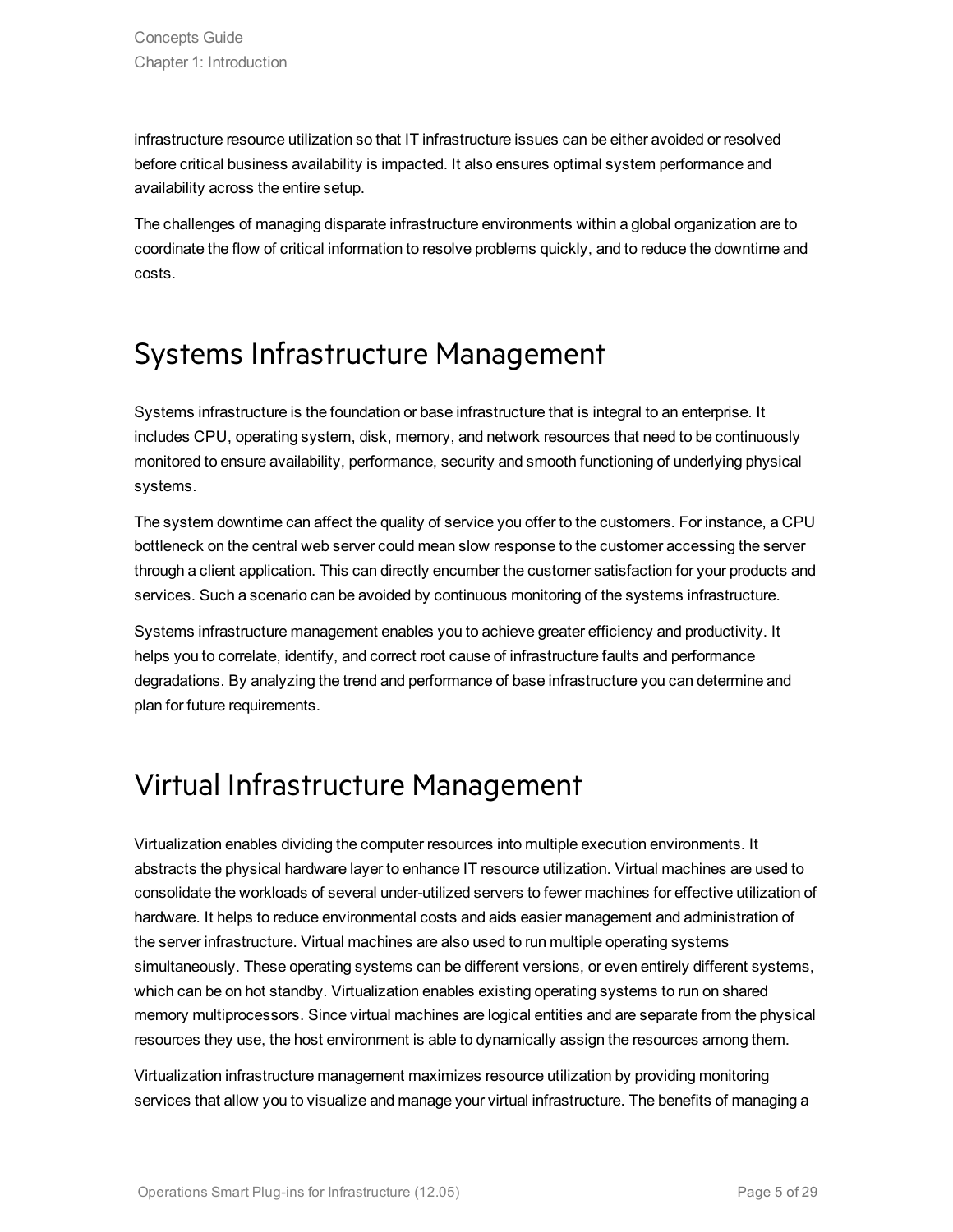virtual infrastructure are lower management costs, centralized management of heterogeneous resources, improved performance, and increased availability with greater visibility into your virtual systems.

### <span id="page-5-0"></span>Cluster Infrastructure Management

A cluster is a group of systems grouped together over a network, to improve performance and availability of systems over that provided by a single system. The distributed software installed on the networked computers turns them into a distributed system and presents the user with a single-system image. Clusters such as Serviceguard (for HP-UX and Linux) and Microsoft Cluster Server (MSCS), are often used to manage servers for high availability.

There are various ways of clustering the systems, depending upon the purpose. For example, the *Highavailability (HA)* clusters are created to ensure the service availability especially for business critical applications and services. The HA clusters have redundant nodes. If a server with a particular application crashes, the application is immediately restarted on another system without administrative intervention. This redundancy provides high availability of services by eliminating single points of failure. Another category of clusters is *Load-balancing.* Load balancing clusters share the workload among the systems that are members of a cluster, and function as one single virtual computer.

Cluster infrastructure monitoring maximizes resource availability and system performance by providing monitoring services that allow you to visualize and manage all the nodes in your cluster. The benefits of managing a cluster infrastructure are centralized management, improved performance, and increased availability of cluster nodes and resource groups.

## <span id="page-5-1"></span>Operations Smart Plug-ins for Infrastructure

The Operations Smart Plug-ins for Infrastructure (Infrastructure SPIs) forms a software suite that integrates fully with the Operations Manager (OM) and extends OMs management scope to include distributed enterprise-wide base infrastructure including systems, high-availability clusters (HA clusters), and virtual infrastructure.

The Infrastructure SPIs provide pre-defined management policies to enable you to quickly gain control of the essential elements of your IT infrastructure. It enables relating the cross domain IT infrastructure events with relevant applications and maps them into a hierarchical service map. The map view displays the real-time status of your infrastructure environment and helps to identify the root-cause of alarms reported on operating systems, associated software services, and, in addition, essential hardware elements such as CPU, memory, swap space and so on.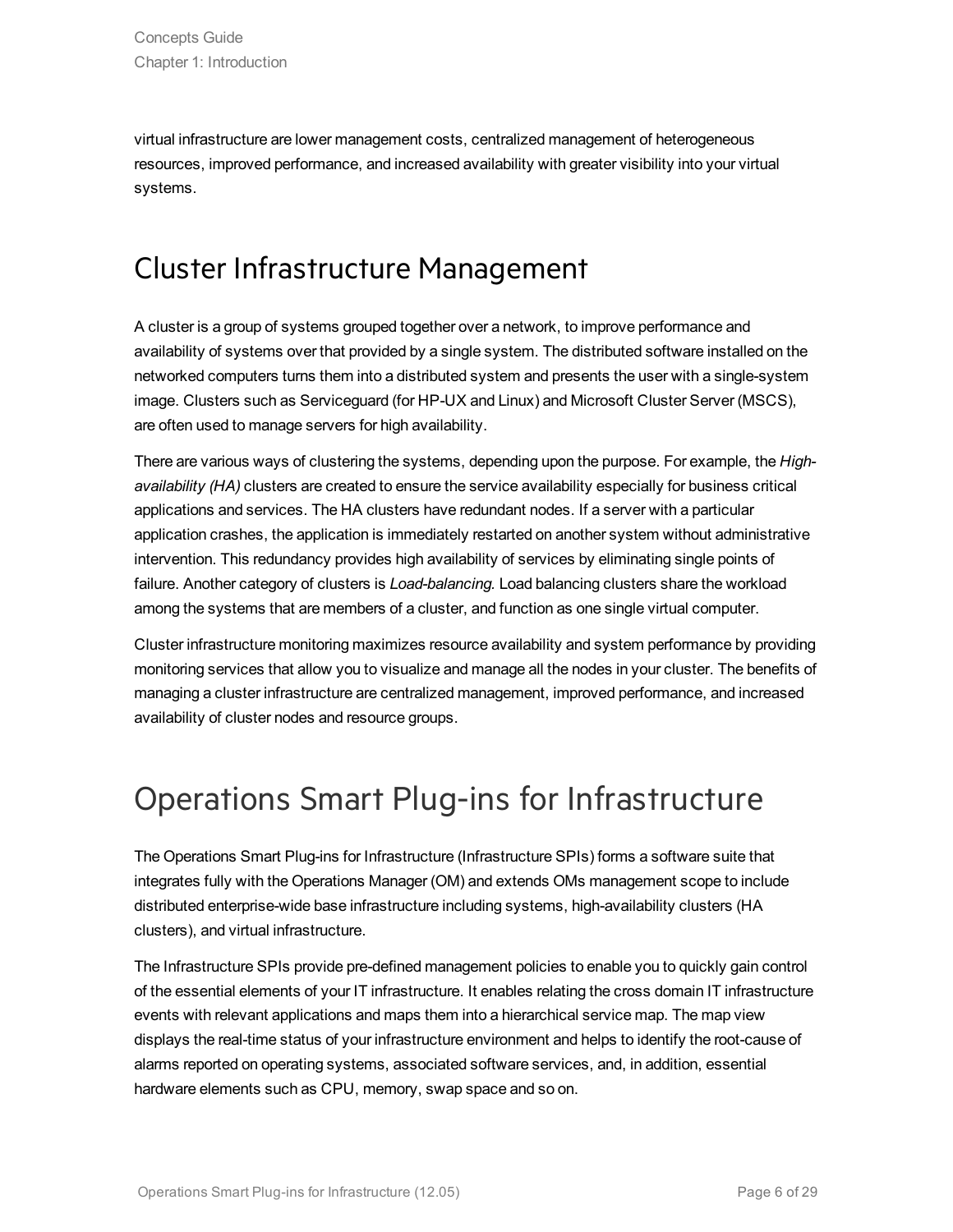The Infrastructure SPIs can be used to monitor and manage the functionality of the operating systems and associated software and hardware. The operating systems and related infrastructure can be in a clustered and virtualized environment.

The Infrastructure SPIs are integrated with other OM products, such as Operations Agent, Performance Agent, Reporter, and Performance Manager.

## <span id="page-6-0"></span>Infrastructure SPIs Documentation Set

The following documentation map lists the documents that are required for understanding the product.

#### It is recommended that you first read the Release Notes. The Release Notes document present the SI, CI, VI details like the product version, new enhancements, Release Notes defect fixes, known problems, and workarounds to the known problems. Use the Installation Guide to install Use the Concepts Guide the Infra SPI in an OM-managed to learn the key concepts **Concepts Guide Installation Guide** environment as well as on a of Infra SPI. standalone server. Follow the User Guide if the Infra SPI is installed on a UNIX management server. The SI. CI. VI User Guide has detailed information about the Policies and Tools and also contains a User Guide Troubleshooting chapter for common errors encountered. Follow the Online Help if the Infra SPI is installed on a Windows management server. The Online Help SI, CI, VI has detailed information about the Policies and Online Help Tools. The Online Help is integrated on the OM console under Infra SPIs. Note: You can download all the above documents from the Doc Server at the following location http://support.openview.hp.com/selfsolve/manuals.

### Documentation Map for Infra SPI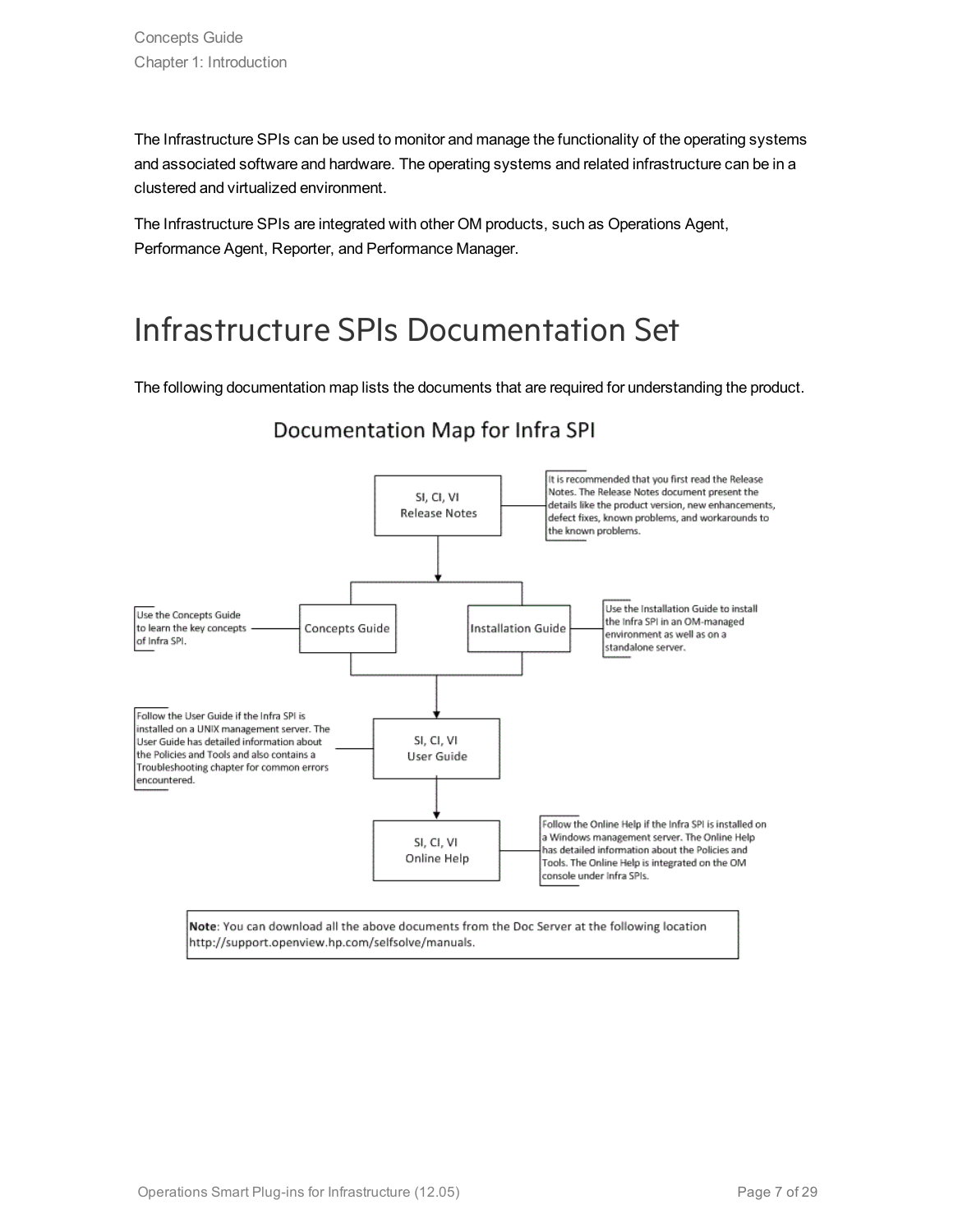## <span id="page-7-0"></span>Related Documentation

The Infrastructure SPIs are integrated with other OM products, such as Operations Agent, Performance Agent, Reporter, and Performance Manager.

Before you start the installation of the infrastructure SPIs, you must plan the infrastructure. The Operations Manager (OM) presents you with the framework to monitor and manage multiple systems through a single, interactive console. The Operations agent deployed on individual nodes helps you gather vital information to facilitate the monitoring process.

To install and deploy the Operations agent on the nodes, see the following Operations Agent documentation:

- Operations Agent Installation Guide
- Operations Agent Deployment Guide
- Operation Agent Release Notes
- Performance Agent

You can integrate with Reporter to create reports in multiple formats from the data collected by the Operations Agent. See the following documentation:

- Reporter Concepts Guide
- Reporter Release Notes
- Reporter Installation Guide

Integrate with Performance Manager to view and analyze the available data in the form of charts and graphs. See the following documentation:

- Performance Manager Installation, Upgrade, and Migration Guide
- Performance Release Notes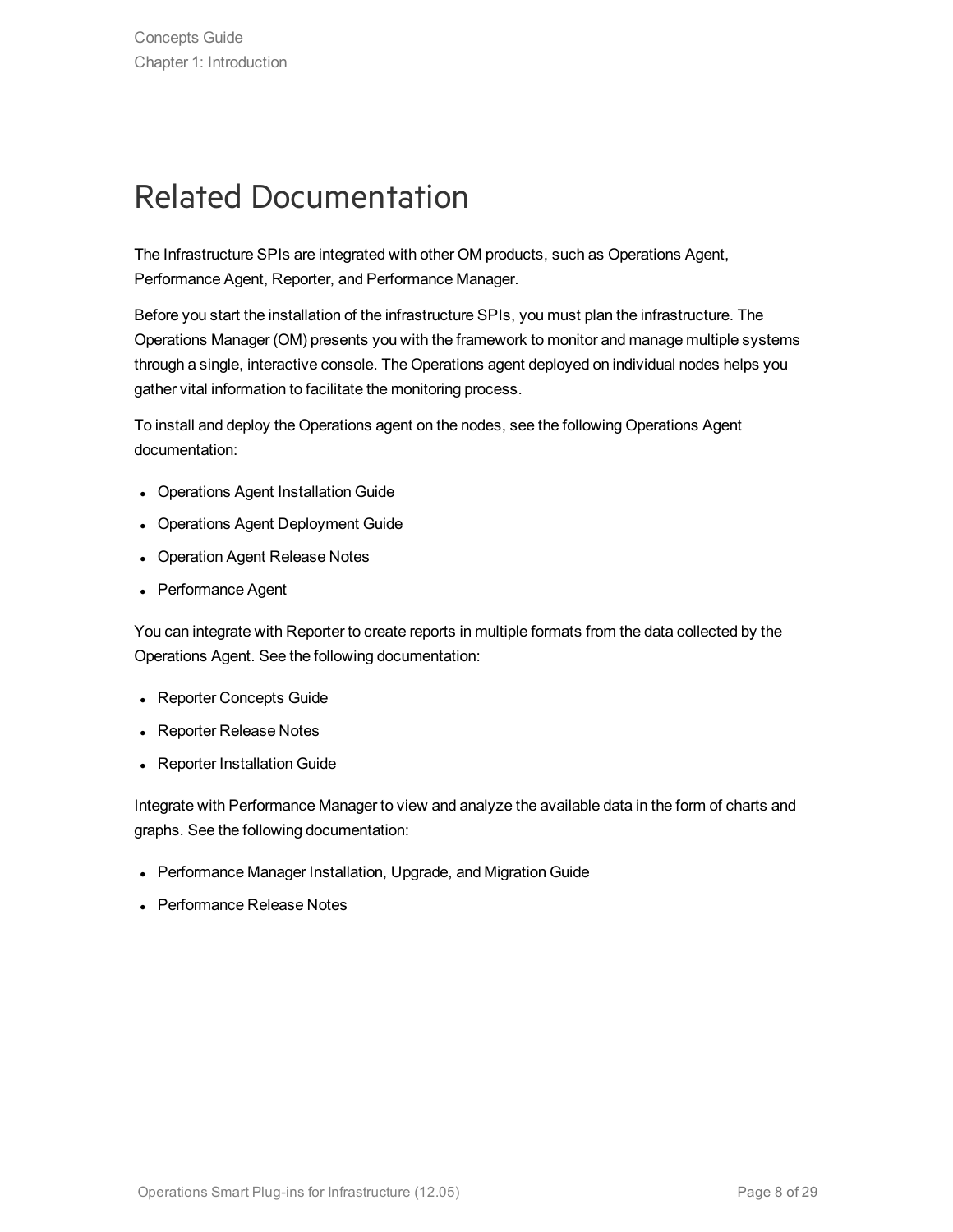## <span id="page-8-0"></span>Chapter 2: Infrastructure SPIs Architecture

The Infrastructure SPIs help you to increase the infrastructure availability and performance, visualize the capacity shortages and trends, and lower the overall operational maintenance cost across your entire environment. They offer common and unified model for managing infrastructure problem on single systems, cluster environments, and virtualized setups.



Operations Smart Plug-ins for Infrastructure is a software suite comprising of three SPIs:

- Operations Smart Plug-in for Systems Infrastructure
- Operations Smart Plug-in for Virtualization Infrastructure
- Operations Smart Plug-in for Cluster Infrastructure

To find an infrastructure-specific policy, such as for a cluster, you can use the policy folder. For example:

*On OM for Windows console:*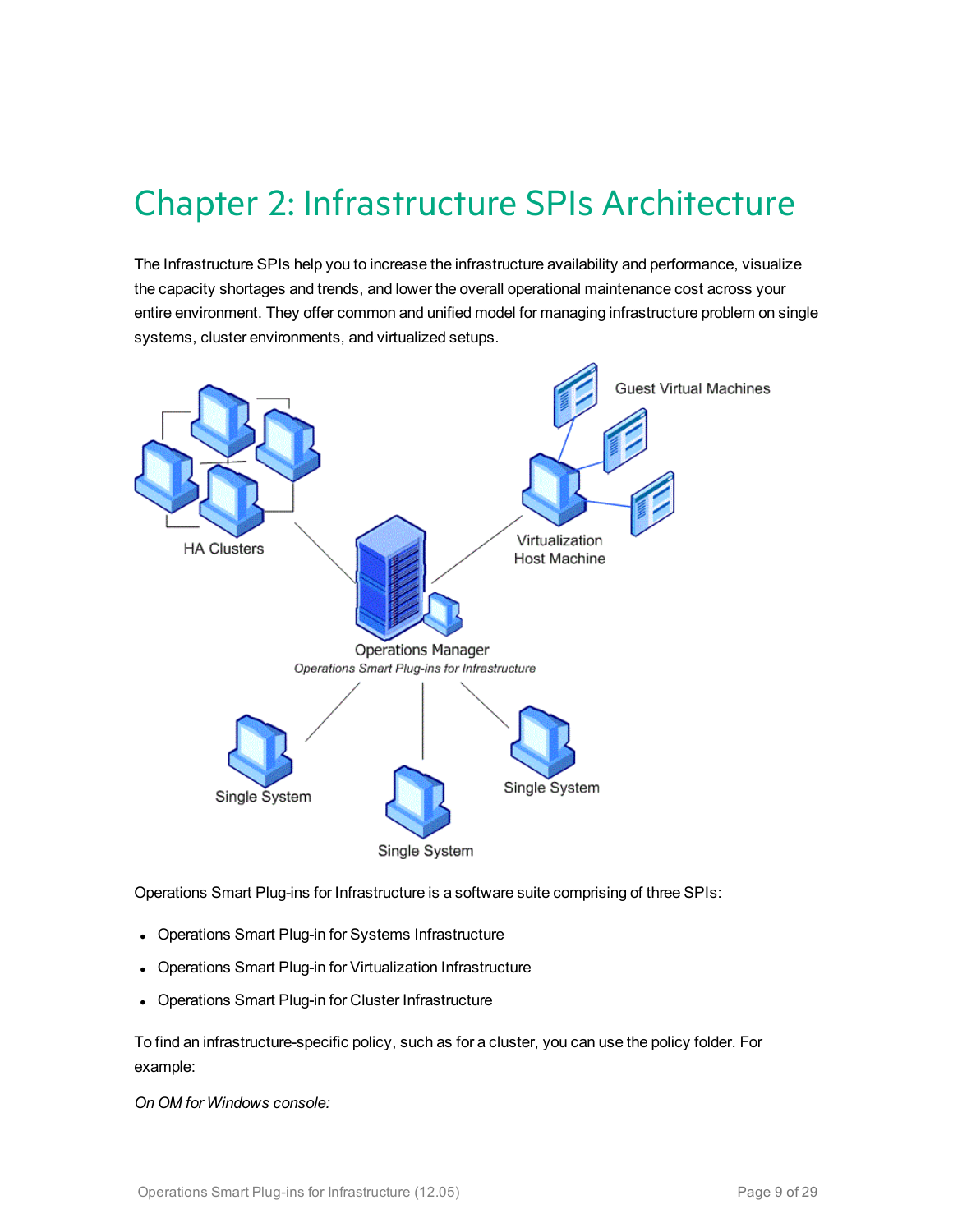### **Policy management Policy groups Infrastructure Management en Cluster Infrastructure**

*On OM for UNIX/Linux console:*

<span id="page-9-0"></span>**Policy Bank Infrastructure Management en Cluster Infrastructure**

## Smart Plug-in for Systems Infrastructure

The Smart Plug-in for Systems Infrastructure (Systems Infrastructure SPI) helps you monitor enterprise wide single systems running Microsoft Windows or enterprise Linux distributions. It sends out alerts to the OM console for performance, capacity utilization, availability, and security of the monitored systems. The Systems Infrastructure SPI discovery policy gathers service information from the managed nodes such as hardware resources, operating system attributes, and applications and adds this information to the OM Services area.

If the managed node is a cluster node, the discovery policy initiates Cluster Infrastructure SPI discovery. The Cluster Infrastructure SPI discovers the clusters, cluster nodes, and resource groups.

## <span id="page-9-1"></span>Smart Plug-in for Virtualization Infrastructure

The Smart Plug-in for Virtualization Infrastructure monitors performance, capacity and availability aspects of the virtual resources.

The virtual infrastructure consists of the following components:

**Host Machines** are the physical machines allow sharing of the machine resources between different virtual machines.

**Guest Machines** are the virtual machines that run on the host machines abstracting the details of the underlying hardware or operating system.

## <span id="page-9-2"></span>Smart Plug-in for Cluster Infrastructure

The Smart Plug-in for Cluster Infrastructure helps you monitor high availability (HA) cluster infrastructure on the network. It sends out alerts to the OM console for performance and availability of the clustered nodes. The availability of clustered nodes can be affected due to downtime. Downtime may be planned due to maintenance or routine operations such as upgrade, space management or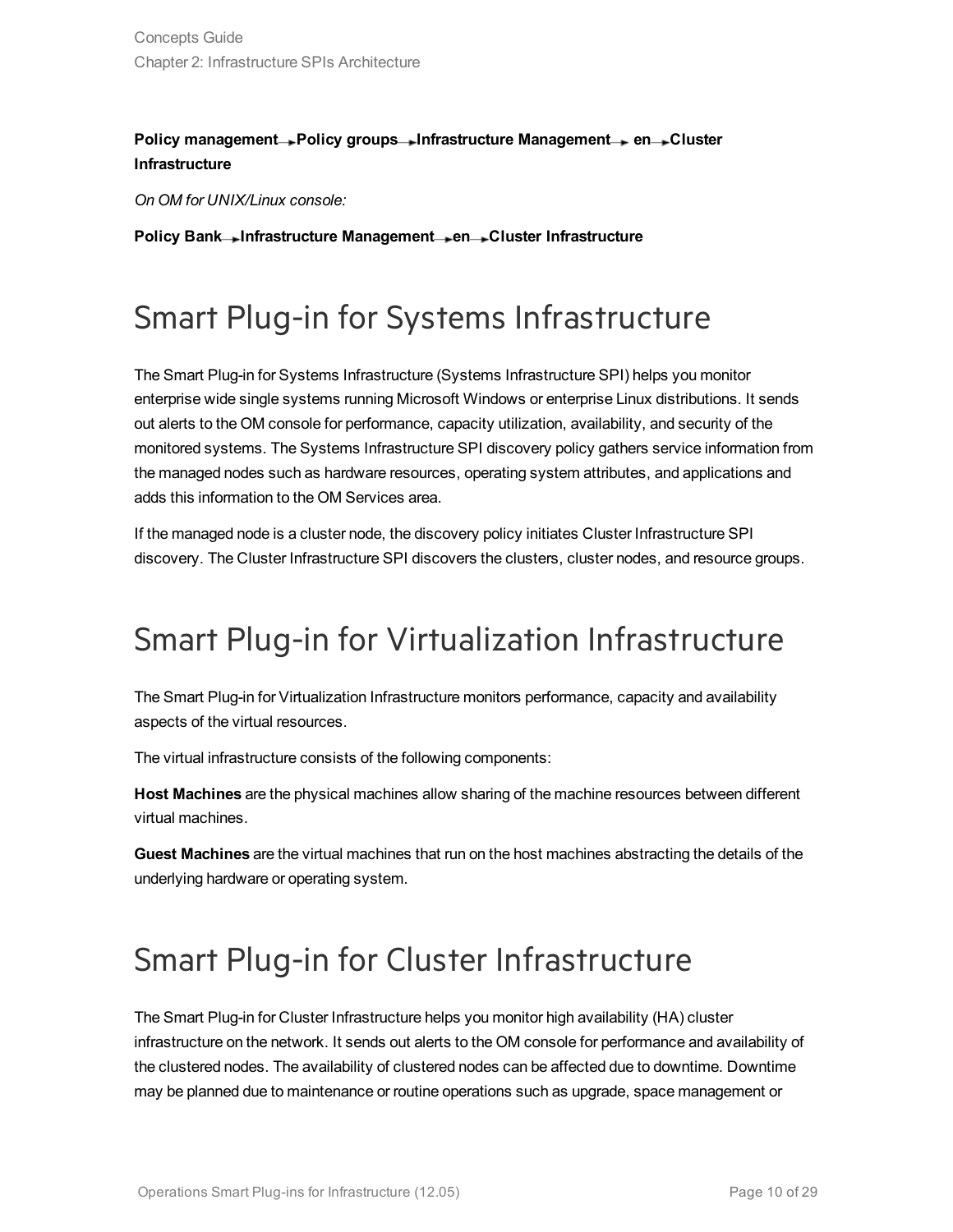system reconfiguration or unplanned due to power outage, human error, data corruption, and software or hardware errors.

The HA cluster infrastructure consists of the following components:

**Cluster service** controls cluster activity, communication between the cluster servers, and operations in case of a failure.

**Cluster nodes** are specially linked servers running the cluster service.

<span id="page-10-0"></span>**Cluster resource group** is a group of cluster resources that are managed as a unit of failover.

## Operations Manager i

Operations Manager i (referred to in this guide as OMi) is an event and performance manager that helps you to monitor heterogeneous network from the perspective of its operational infrastructure and, at the same time, from the perspective of business services, in a large and complex environment. It is responsible for gathering information about infrastructure health, systems, and applications to help identify and resolve specific operations problems.

OMi helps you achieve the following:

- Create a superior view of infrastructure health across systems and networks.
- Consolidate events into one central console and correlate the IT infrastructure events and end user management events.
- Automatically determine with topology-based event correlation the root cause and event relationship.
- Effectively make use of the advanced service health for the IT infrastructure.

To achieve this, OMi requires the Business Service Management (BSM) platform and Operations Manager. OM forwards the OMi ready events that occur in your managed environment to the OMi where they are evaluated. The image below is a logical representation of the communication between OM and OMi.

### **Logical representation of communication between OM and OMi**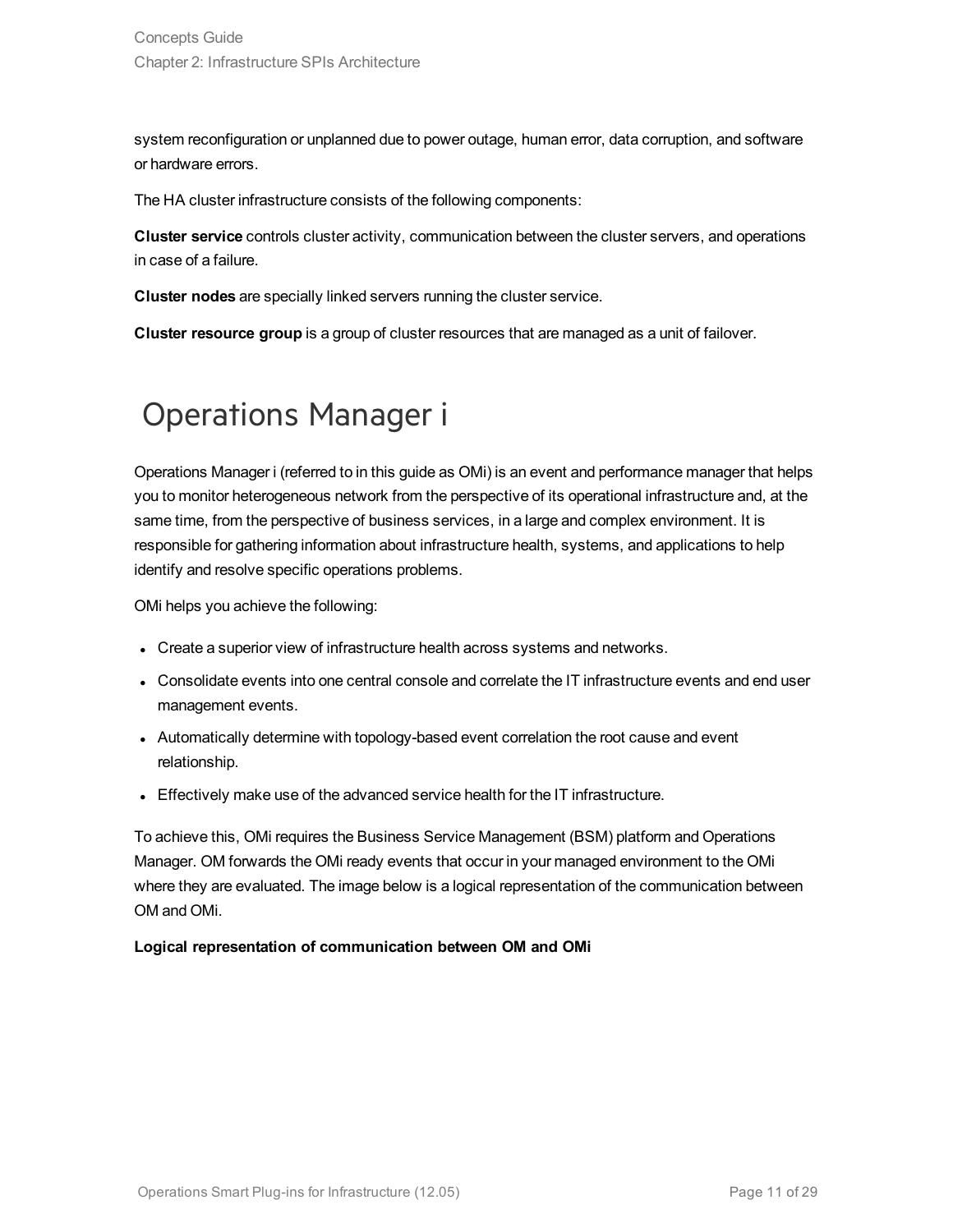

OMi uses content packs to exchange customized, OMi-related data between instances of the OMi management server. A content pack contains a complete snapshot of all (or any part of) the OMi rules, tools, mappings, assignments, and menu options that you define and configure to help users manage your IT environment with OMi. You can specify the content you want to update when synchronizing the topology between OMi and Operations Manager.

Using the Infrastructure SPIs, you can manage your infrastructure in OM and monitor the availability, use, and performance of the OM as managed nodes. Infrastructure SPIs include pre-configured content pack that enables OMi to analyze events related to infrastructure.

# <span id="page-11-0"></span>How Infrastructure SPIs display Alerts and Ancillary Information

Infrastructure SPIs displays information that helps to analyze, isolate and resolve infrastructure issues. It displays information in various forms:

**Message alerts** are displayed in the OM message browser. Using the measurement threshold policy settings and the collected values for each targeted metric that the collector/analyzer has gathered, the Infrastructure SPIs forward appropriate messages to the OM console, where they are displayed with a color-coded severity level.

**Instructions text** offers problem resolution suggestion. It is available within the generated message Properties sheet. To view the text, right-click the message, select **Properties**, and choose the **Instructions** tab.

**Reports** provide a picture of system, cluster, or virtualization resources. You can use reports to observe performance and usage trends.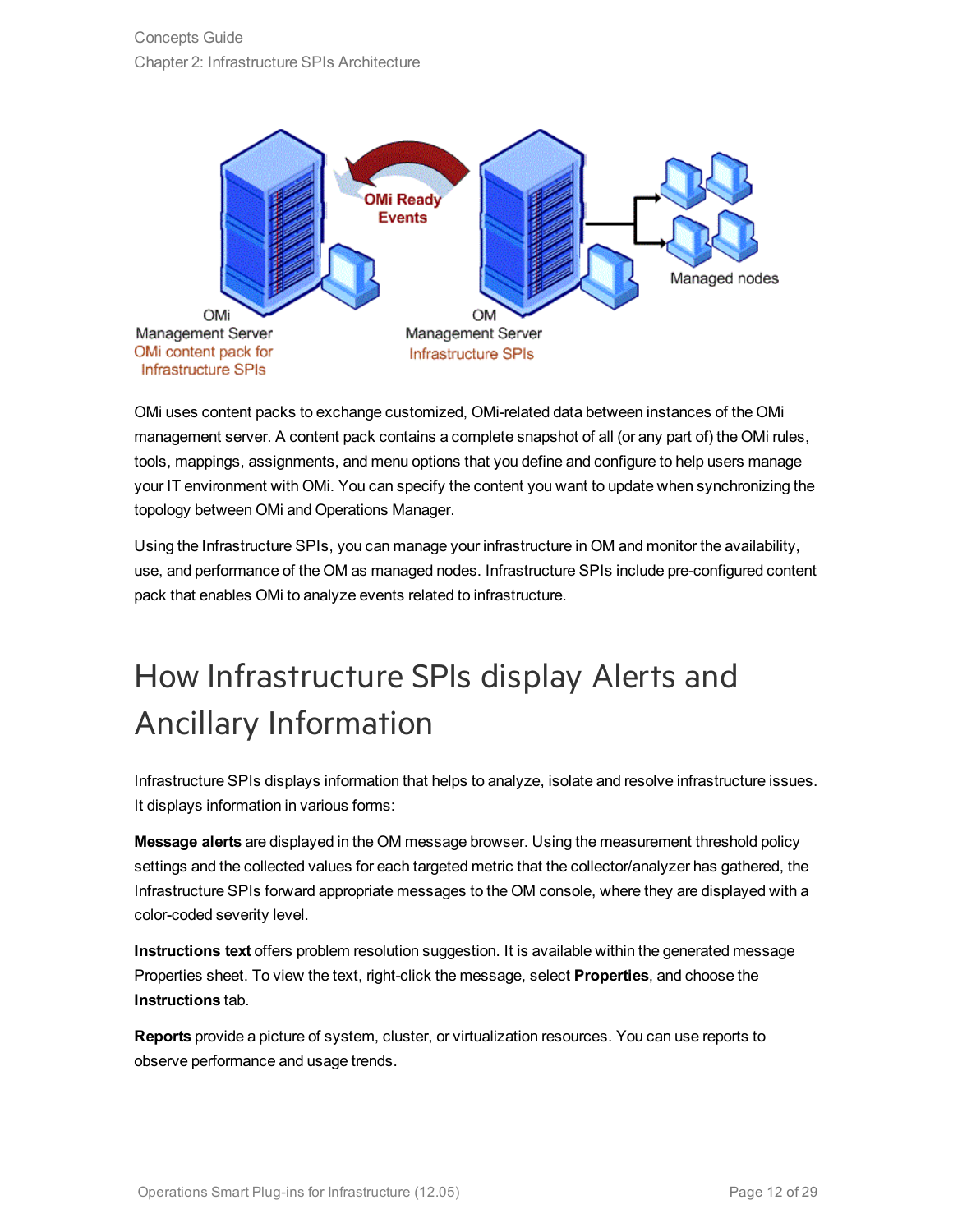**Graphs** help you to look at usage trends, compare performance between systems, and analyze the metric collected data. A set of preconfigured graphs are provided with the System Infrastructure SPI and Virtualization Infrastructure SPI.

**Annotations** are additional notes in the OM messages. Infrastructure SPI messages contains annotations providing status and the output of the automatic actions that run on the managed node.

## <span id="page-12-0"></span>Monitored Aspects

The Infrastructure SPI adds to the monitoring capabilities of OM by monitoring Infrastructure data that is targeted and gathered according to rules and schedule specifications contained within policies.

As the usage of IT resources changes, and functionality evolves, the amount of disk space, processing power, memory, and other parameters also change. It is essential to understand the current demands, and how they will change over time. Monitoring these aspects over a period of time is beneficial in understanding the impact on IT resource utilization. Infrastructure management analyzes current and historical performance to accurately predict future resource capacity needs.

## <span id="page-12-1"></span>Capacity monitoring

Capacity monitoring helps to deliver performance at the required service level and cost. It ensures that the capacity of the IT infrastructure corresponds to the evolving demands of the business. It helps identify the under-utilized and over-utilized resources.

## <span id="page-12-2"></span>Performance monitoring

Performance monitoring helps to preempt performance disruption and identify infrastructure issues that can threaten service quality. The collected performance data is used to correlate events across the entire infrastructure of servers, operating systems, network devices, and applications in order to prevent or identify the root cause of a developing performance issue.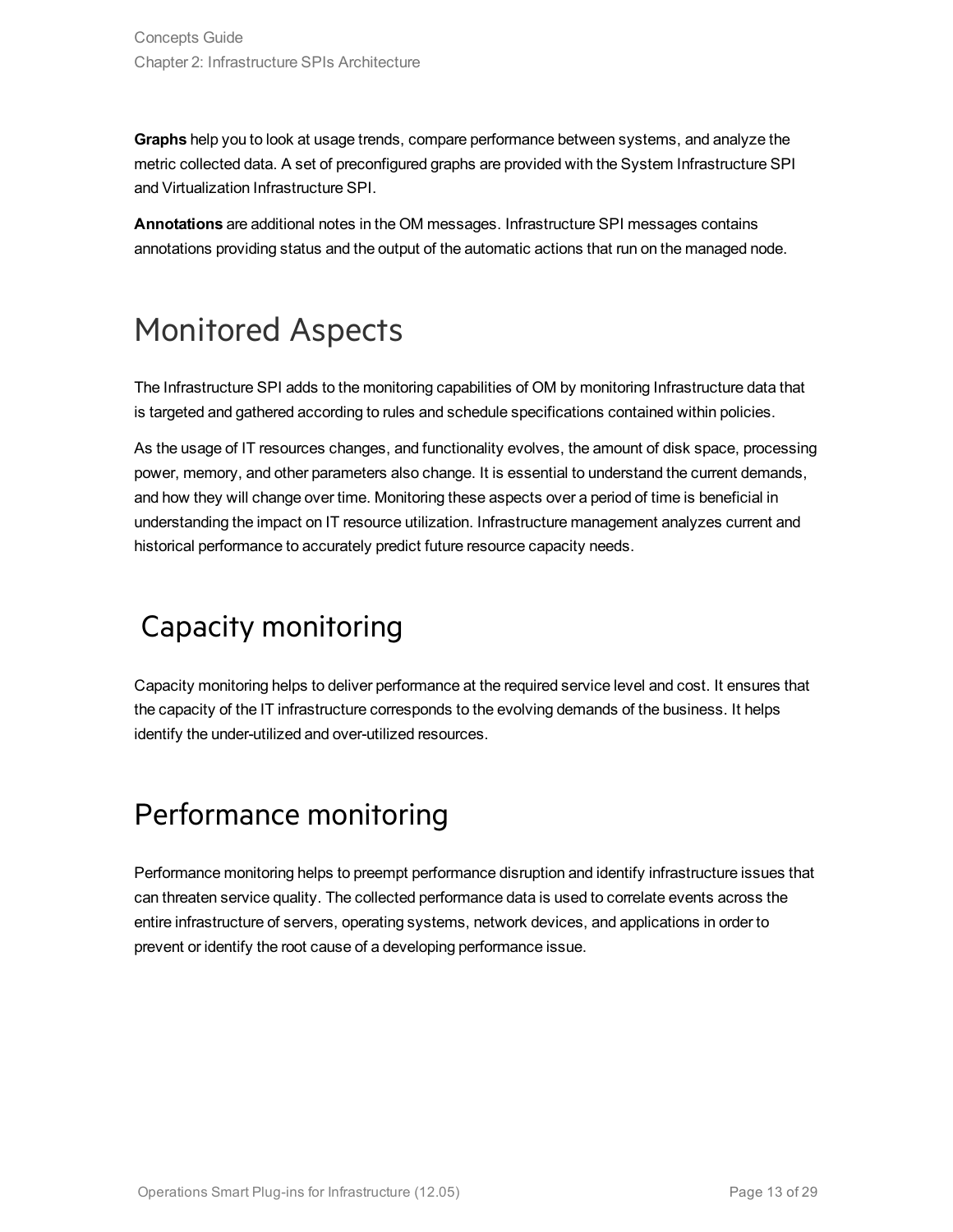## <span id="page-13-0"></span>Availability monitoring

Availability monitoring helps to ensure adequate availability of resources. It is important to identify unacceptable resource availability levels. The current load on IT infrastructure is computed and compared with threshold levels to see if there is any shortfall in resource availability.

## <span id="page-13-1"></span>**Security**

Security monitoring helps to identify security issues and vulnerabilities across heterogeneous operating environments so that corrective steps can be initiated in a timely manner. This is necessary to ensure the continuity of service and safety of information.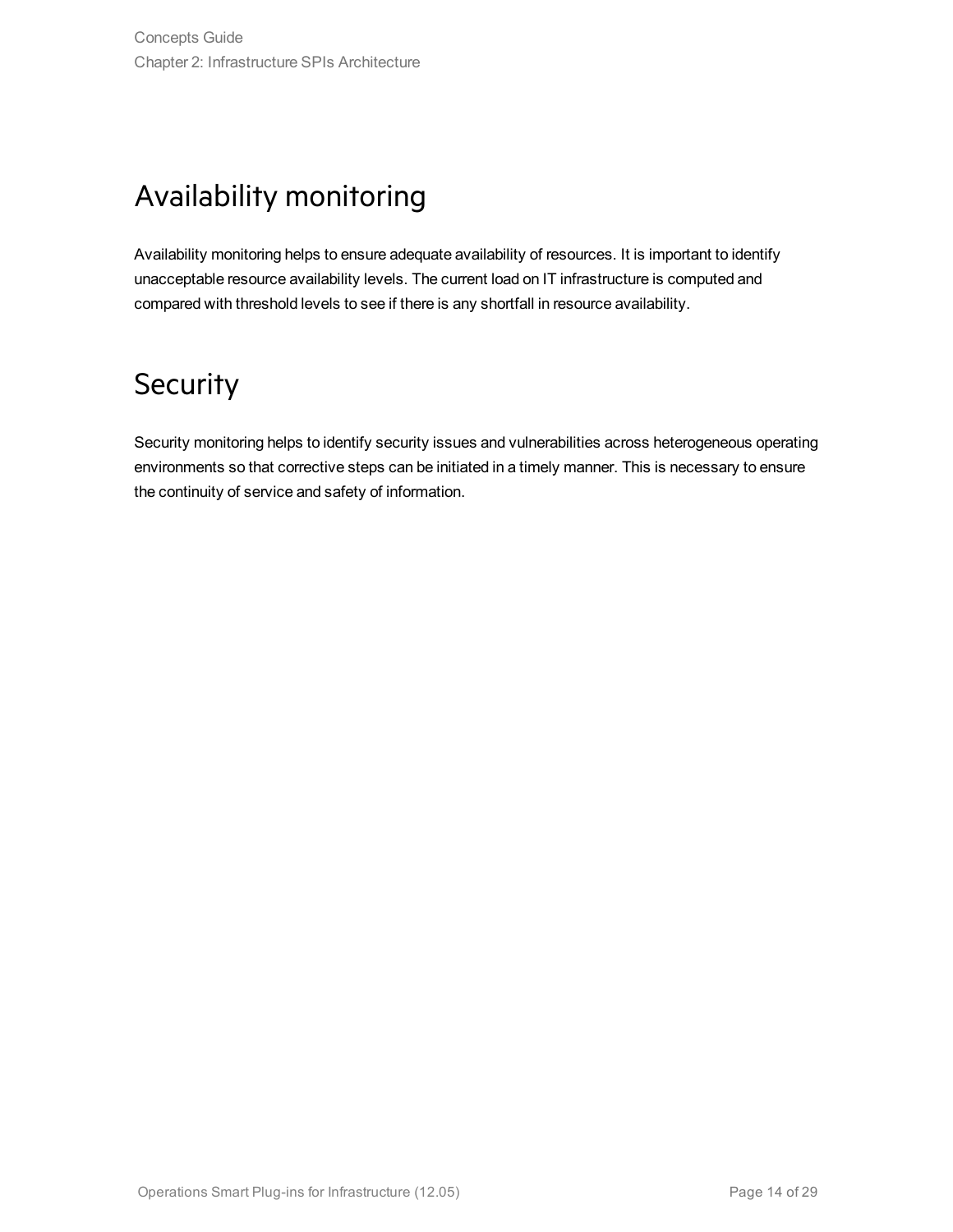# <span id="page-14-0"></span>Chapter 3: Key Concepts

## <span id="page-14-1"></span>Setting Thresholds

Most policies have multiple threshold levels. It is essential to set the threshold values carefully for each level because the message alert on the OM for Windows console depends upon the set threshold value.

<span id="page-14-2"></span>Infrastructure SPIs enable you to set and modify policy threshold values in the following ways:

# Customizing Threshold Values using Script Parameters

If the default values do not suit your particular environment, you can change the type of threshold as well as the defined threshold limits. The Script-Parameter tab in a policy displays the parameter names for the thresholds. These parameter names are case-sensitive.

### **To modify thresholds for Measurement Threshold type policies:**

- 1. Start the Operations GUI and use the Console Tree to browse to the **Infrastructure Management** policy group/ policy bank.
- 2. Locate the policy you want to modify by expanding the appropriate policy group Virtualization Infrastructure, Systems Infrastructure, or Cluster Infrastructure and their appropriate subordinate groups.
- 3. Open the **Policy Edit** window.
- 4. Select the **Script-Parameters** tab and set the new threshold value for the thresholds as appropriate. In the absence of the Script-Parameters tab in the policy, you can use the Threshold levels tab to set threshold values.

### **Example of modifying threshold for Measurement Threshold policy**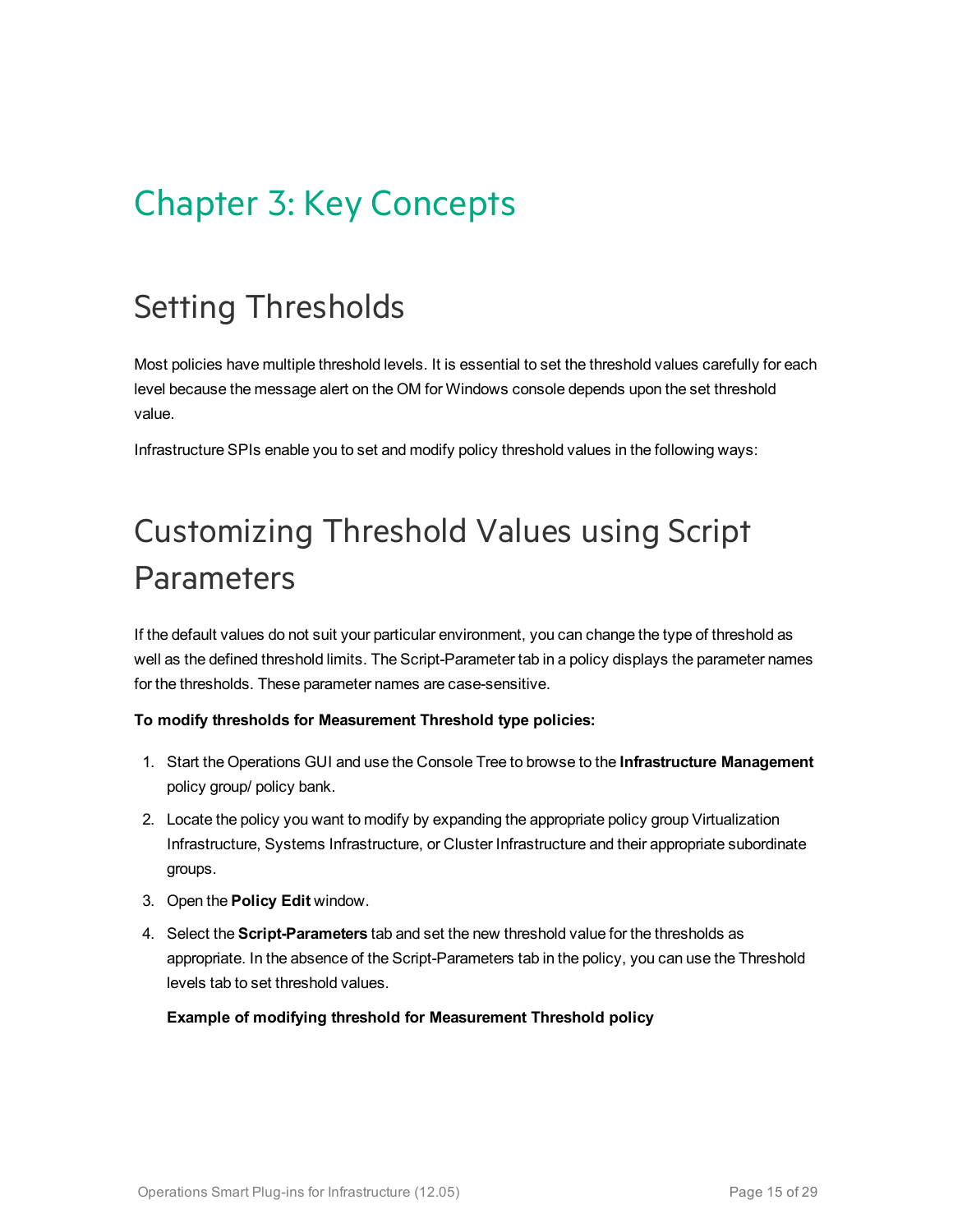|      |                                                       | SI-DiskCapacityMonitor [100.1] (Measurement Threshold)                                                            | $\Box$ o $\Box$ |  |
|------|-------------------------------------------------------|-------------------------------------------------------------------------------------------------------------------|-----------------|--|
| File | Help -<br>View.                                       |                                                                                                                   |                 |  |
|      | Save and Close [8] Save                               | 9.<br>Help                                                                                                        |                 |  |
|      | Source                                                | Script-Parameters   Rules   Options                                                                               |                 |  |
|      | Name                                                  | Value<br>Default<br>Caption                                                                                       | Edit            |  |
|      | SpaceUtilCriticalThreshold<br>SpaceUtilMajorThreshold | 65535<br>95<br>logical drive/fs space utilization - criti<br>95<br>logical drive/fs space utilization - maj<br>90 |                 |  |
|      | SpaceUtilMinorThreshold                               | 90<br>85<br>logical drive/fs space utilization - min                                                              |                 |  |
|      | SpaceUtilWarningThreshold                             | 85<br>80<br>logical drive/fs space utilization - war                                                              |                 |  |
|      |                                                       | SpaceUtilWarningThreshold properties                                                                              | $\mathbf{x}$    |  |
|      |                                                       |                                                                                                                   |                 |  |
|      | SpaceUtilWarningThreshold<br>Parameter:               |                                                                                                                   |                 |  |
|      | Caption:                                              |                                                                                                                   |                 |  |
|      | Value data type:                                      |                                                                                                                   |                 |  |
|      | Value:                                                |                                                                                                                   |                 |  |
|      | Default is "80"                                       |                                                                                                                   |                 |  |
|      |                                                       |                                                                                                                   |                 |  |
|      |                                                       |                                                                                                                   |                 |  |
|      |                                                       |                                                                                                                   |                 |  |
| Re   |                                                       |                                                                                                                   | NUM.            |  |
|      |                                                       | Default<br>0K<br>Cancel                                                                                           |                 |  |

5. Click **OK** to save the changes.

Redeploy the policy to the appropriate managed nodes.

# <span id="page-15-0"></span>Customizing Threshold Values using Threshold **Overrides**

The threshold overrides concept provides additional flexibility to the Infrastructure SPIs by controlling how a set of threshold values is applied to the target managed nodes. The *ThresholdOverrides* policy enables you to override the thresholds for multiple polices on a managed node.

You can set the threshold value across multiple policies in one step, by creating a list of all threshold parameter names and values, and override the thresholds across policies on a managed node. You can use this list of threshold parameters to standardize the setting on multiple managed nodes. In case you want to change values for a node, you can modify the values in the list and deploy the *ThresholdOverrides* policy on that particular managed node.

#### **Example of threshold overrides policy**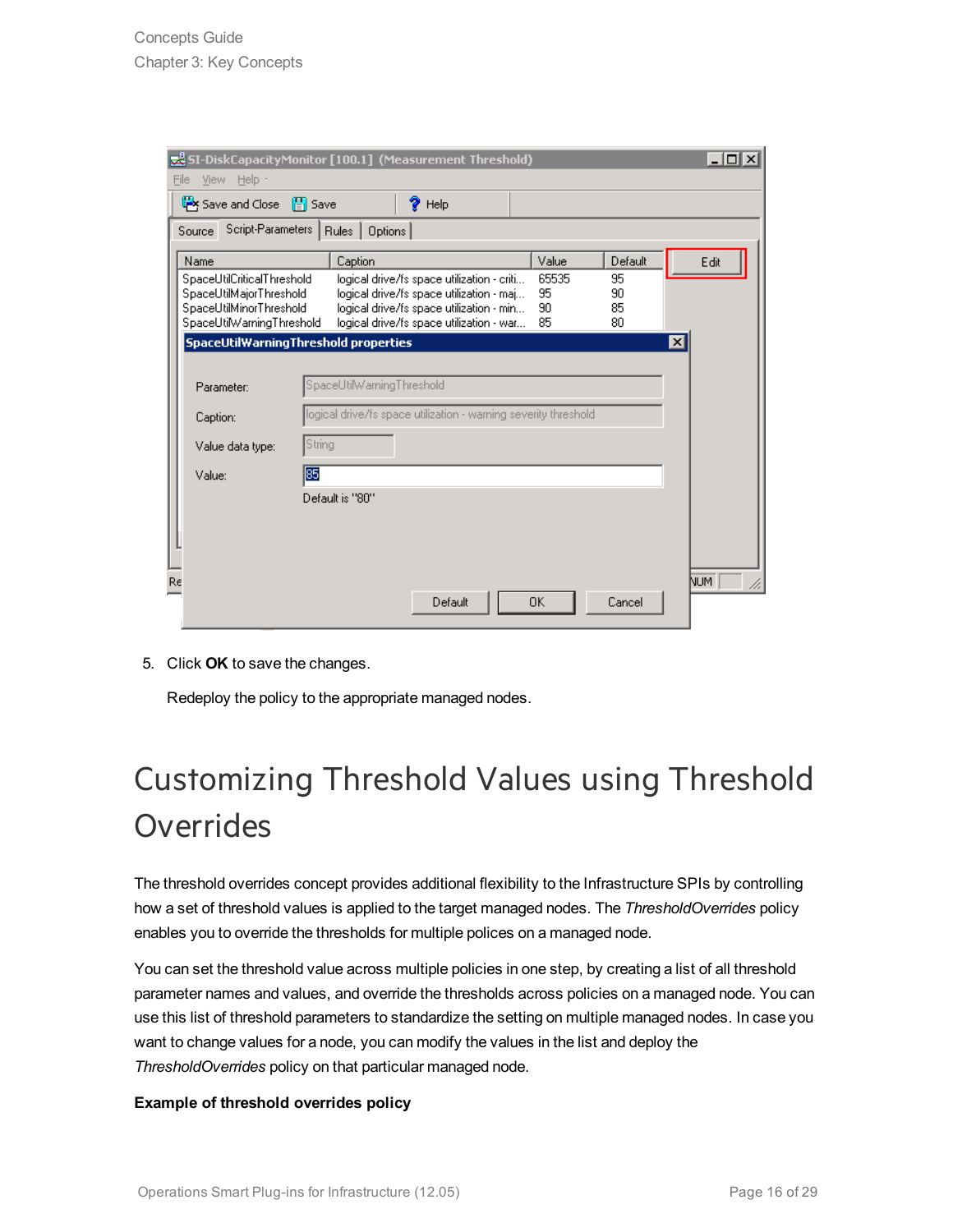|                              | ThresholdOverridesLinux [100.0] (Node Info) |     |  |  |
|------------------------------|---------------------------------------------|-----|--|--|
| File<br>View<br>Help -       |                                             |     |  |  |
|                              | Save and Close [4] Save<br>$\gamma$ Help    |     |  |  |
| General                      |                                             |     |  |  |
|                              |                                             |     |  |  |
| 1                            | ; XPL config                                |     |  |  |
| 2                            | [eaagt]                                     |     |  |  |
| 3                            | CPUbusytimeCriticalThreshold=70             |     |  |  |
| 4                            | CPUbusytimeMajorThreshold=60                |     |  |  |
| 5                            | CPUbusytimeMinorThreshold=50                |     |  |  |
| 6                            | CPUbusytimeWarningThreshold=40              |     |  |  |
|                              | 7                                           |     |  |  |
| 8                            | VMFSUsageCriticalThreshold=95               |     |  |  |
| 9                            | VMFSUsageMajorThreshold=90                  |     |  |  |
| 10                           | VMFSUsageMinorThreshold=85                  |     |  |  |
| 11                           | VMFSUsageWarningThreshold=80                |     |  |  |
|                              | 12                                          |     |  |  |
|                              | 13<br>MemPageOutRateMajorThreshold=4000     |     |  |  |
|                              | 14<br>MemPageOutRateMinorThreshold=400      |     |  |  |
| 16                           | 15<br>MemPageOutRateWarningThreshold=100    |     |  |  |
| 17                           |                                             |     |  |  |
| 18                           | MemSwapoutByteRateMajorThreshold=10         |     |  |  |
| 19                           | MemSwapoutByteRateMinorThreshold=8          |     |  |  |
| 20                           | MemSwapoutByteRateWarningThreshold=5        |     |  |  |
| 21                           |                                             |     |  |  |
|                              |                                             |     |  |  |
| $\lceil \cdot \rceil \rceil$ |                                             |     |  |  |
| Ready                        |                                             | NUM |  |  |

These steps help you to override the threshold settings for the policies on a particular managed node. You can create copies of this policy to set different sets of values on other managed nodes. After specifying the overriding thresholds, make sure that you deploy the policy to the managed nodes.

**Note:** ThresholdOverrides policy is of the type Node Info. These polices do not generate and send messages to the OM console.

Additionally, you can modify the threshold values in a policy directly by using XPL configuration settings. To view and change the settings for policy thresholds in the XPL, use the following commands:

• View the XPL configuration settings namespace:

ovconfget eaagt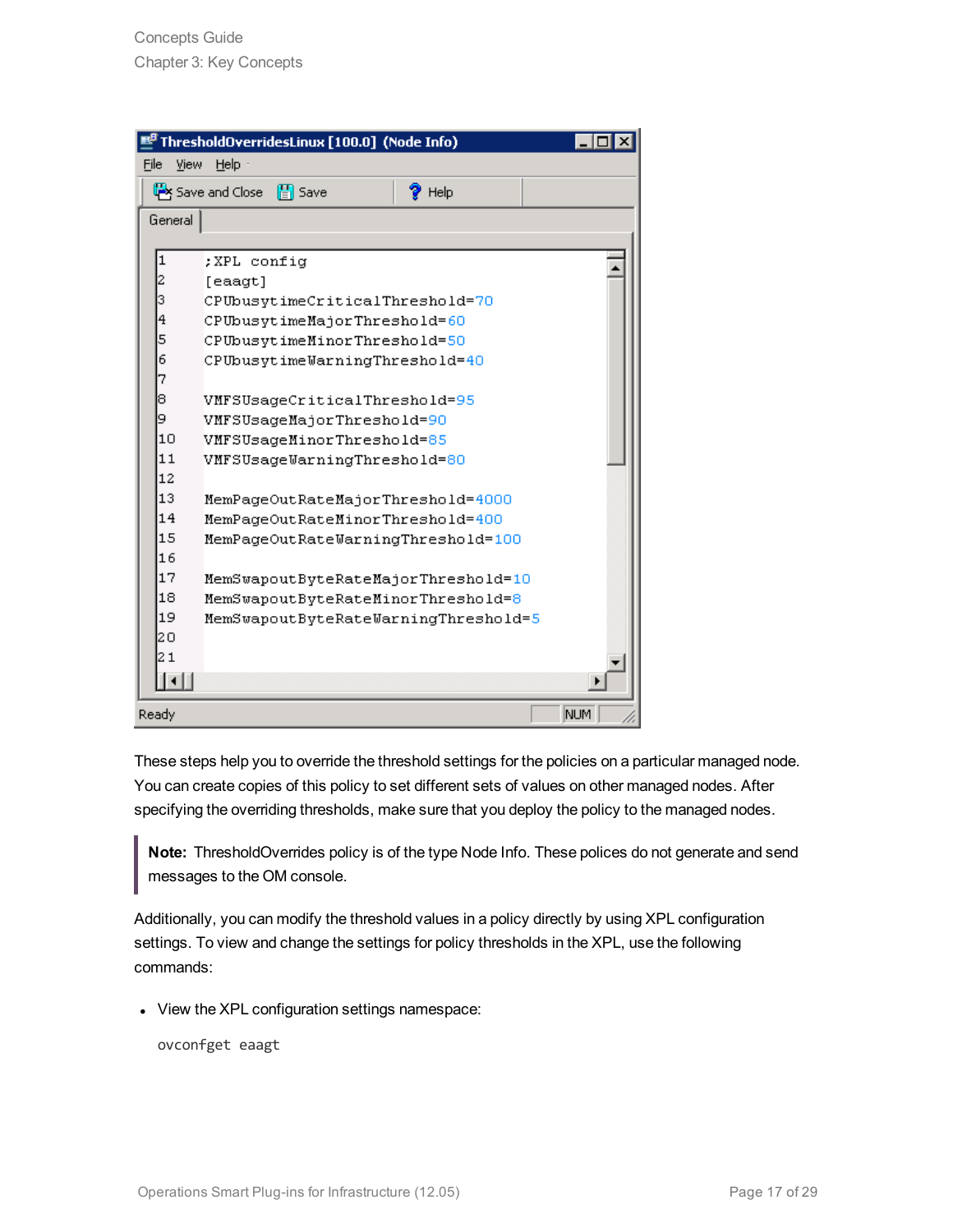Concepts Guide Chapter 3: Key Concepts

#### • Change the threshold values:

ovconfchg -ns eaagt -set <threshold name> <overriding threshold value>

Example:

ovconfchg -ns eaagt -set VMFSUsageCriticalThreshold 91

-set VMFSUsageMajorThreshold 86

-set VMFSUsageMinorThreshold 81

-set VMFSUsageWarningThreshold 76

## <span id="page-17-0"></span>Adaptive Thresholds

The adaptive threshold concept is used to determine optimal threshold values by using the historical records for performance characteristics and usage patterns of infrastructure resources, instead of using fixed threshold values specified in the policies. The policies that use adaptive thresholds calculate the average value of the metric during the last hour. The average value is then compared to the data collected in the previous 4 weeks during the same hour or day interval. If there is a significant difference in the value, the policy generates an alert.

Constant threshold values set in the policies are ideal for a specific scenario, but not for all scenarios. It is necessary to change the threshold values according to the type of environment for improved performance of the infrastructure resources. Distributed system environments generally follow predictable trends over time. Adaptive threshold helps to automatically calculate the threshold values according to available performance data for previous weeks.

When policies that use adaptive threshold are deployed on managed nodes, the adaptive threshold script establishes a baseline from the historic samples. The policy stores the value of the metric collected from the previous 4 weeks for the same day and same time slot known as **Historic Data or Baseline Data**. The sampled data is collected from the Embedded Performance Component or Performance Agent. These samples help identify previous trends in infrastructure performance. Based on these trends, the threshold range is automatically calculated.

**Current Data** is the data collected over the last hour period. Comparing the current performance data with the historical data enables to detect deviations from normal behavior. An alert is generated when an abnormal behavior is detected.

**Standard deviation** is calculated by comparing the value of current data against the average value of the historic data. If the standard deviation value is high or low it means the metric value varies historically.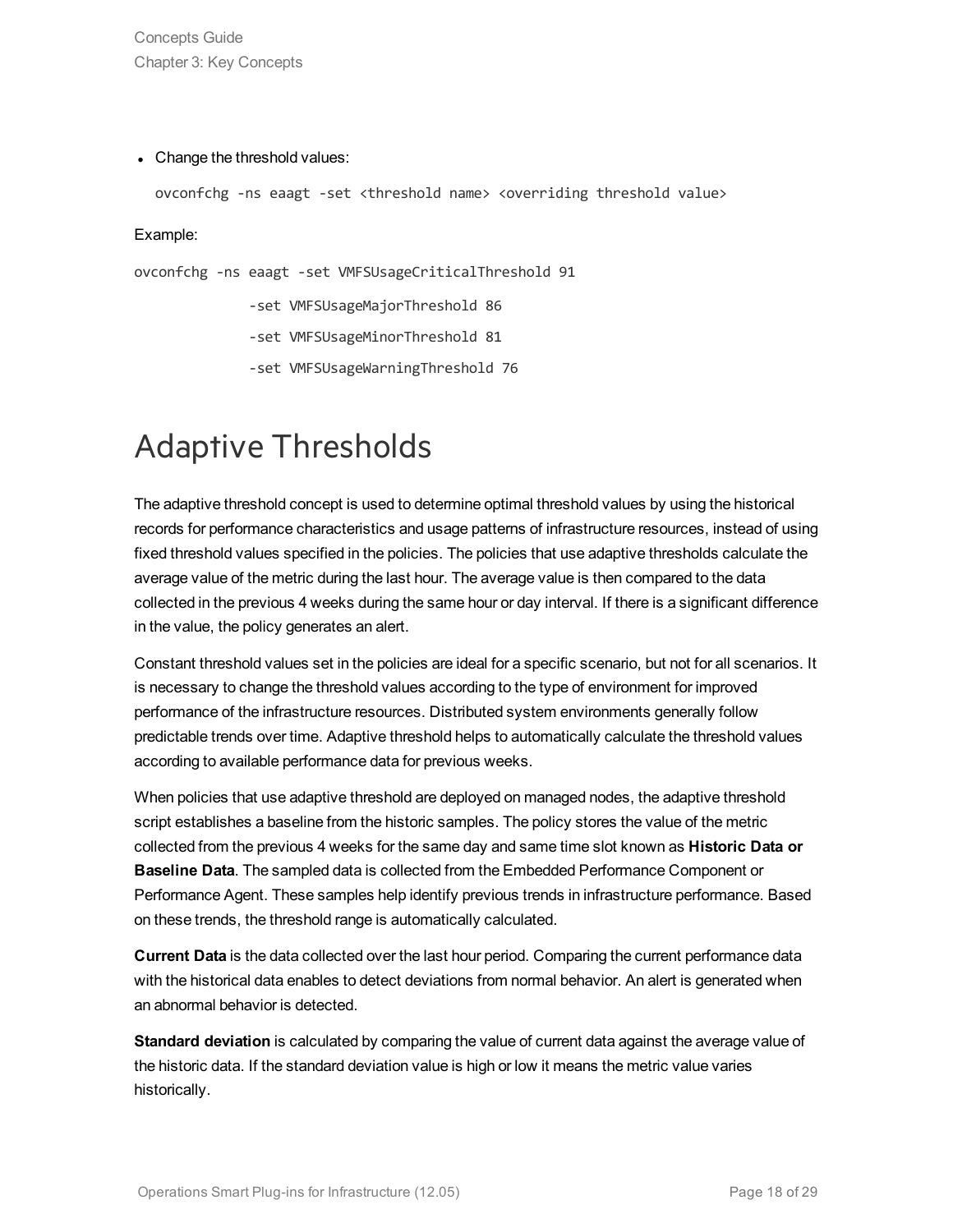

The script compares the current data average with the standard deviation levels, to determine if the current data exceeds or precedes either one standard deviation or two standard deviations of the baseline data.

If the current value exceeds the one standard deviation, but not two standard deviations, then the policy generates warning severity message. Similarly, if the current value exceeds two standard deviations, the policy generates a major severity message. The number of standard deviations and messages severities are configurable using the policy script parameters.

You can pre-define the values for MajorDeviation, WarningDeviation, and MinorDeviation in the policy as part of the script parameters. The parameters display the number of standard deviations from normal, at which the policy generates a major, warning, or minor severity message respectively.

The infrastructure resources that have sporadic usage at intervals greater than one month may not be suitable candidates for implementation of adaptive thresholds. For example, if you have an analysis server that really works hard only during the quarters last week, then the policy that use adaptive threshold will not be suitable. This is because it will compare this activity against the activity during the previous 4 weeks that are not representative of the activity during the last week.

Adaptive Threshold is calculated as follows:

```
Range for normal behavior = Historic Average \pm N * Historic Standard
Deviation
```
In this instance, Historic Average is the average of the Historic Data and N is the value of the Major, Minor, or Warning Deviation.

### **For example:**

Consider the average for memory utilization of a system during the last hour is 60% and the historic data over the last 4 weeks on the same day and hour averages 40% with a standard deviation of 5. Next, consider that the policy is configured with a value of 3.5 for the parameter MajorDeviation.

As per the Adaptive Threshold calculation:

Range for normal behavior =  $40 \pm 3.5 * 5 = 57.5 - 22.5$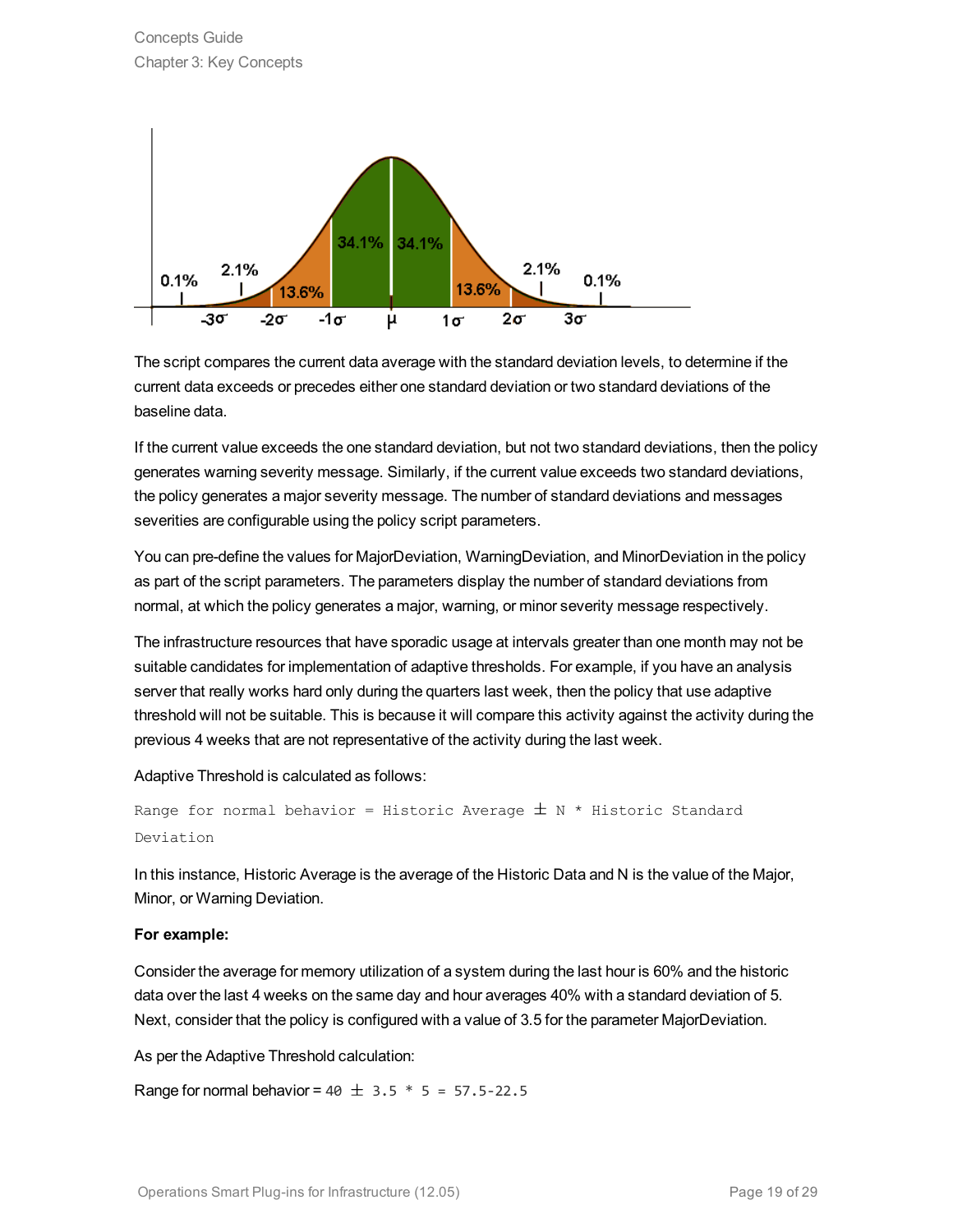

Since standard deviation is 5 and the current value is 60%, it means there was a variation in the current value compared to the average historic data. On a scale of 100, the current data of 60% do not lie in the range of 57.5-22.5%. As a result the policy sends a major high alert. The policy with adaptive threshold perform statistical analysis and is unaware of the nature of the metric or of any environmental changes that may justify the current metric behavior.

## <span id="page-19-0"></span>Cutoff Threshold

Adaptive threshold triggers alarms when the value observed has significant variance compared to baseline data. For under-utilized systems the standard values observed for statistics under consideration are low. Even a small variance from these historical data seems as a large deviation in comparison and hence adaptive threshold triggers alarms.

For example, the CPU utilization of a system has been recorded in the range of 0.5-4% and the current value is 7%.

### **Example of CPU utilization graph with data of a under-utilized system**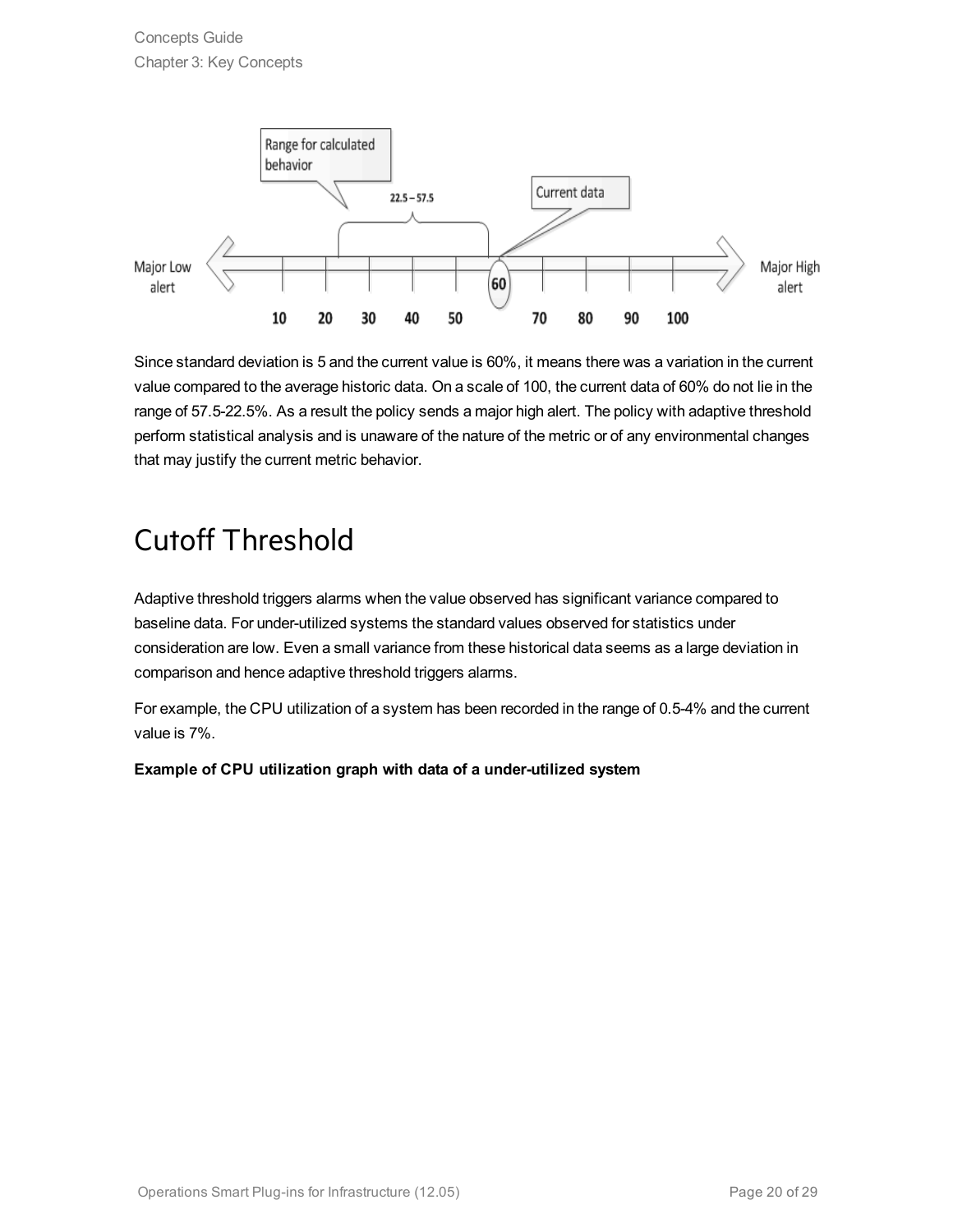

At this level, you may not want to receive an alert for CPU utilization higher than normal. However, if the CPU utilization of the system is in 50% there is cause for concern, and you may want to receive alerts.

To avoid getting adaptive threshold alarms for under-utilized systems, you can define cutoff thresholds for the parameters. The cutoff threshold is used to determine whether the alarm should be raised or not.

The cutoff value (say 'x') can be set in the following two ways:

- <sup>l</sup> 'x'
- <sup>l</sup> '>x'

where 'x' is a numeric value.

The above setting impacts the AT policy processing, as the CutOff value is verified against the current data sample average and then it is decided whether or not to continue with further processing.

The CutOff value is checked for the following conditions: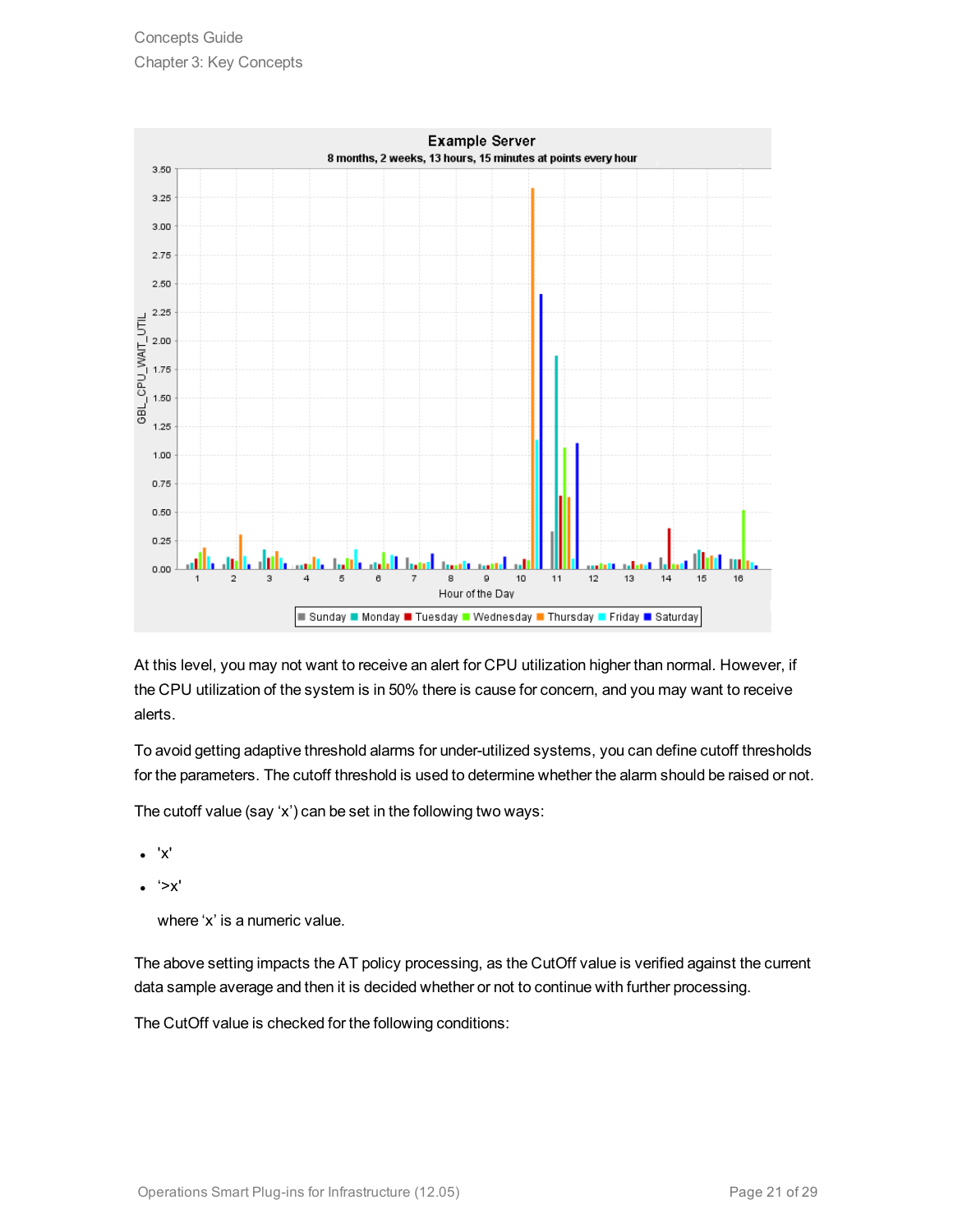- When cutoff value is set to 'x', continue processing only if current data sample average is greater than x.
- When cutoff value is set to '>x', continue processing only if current data sample average is less than x.

For example, the cutoff threshold is set at 50%, the current data sample average value is 7%, and the CPU utilization of a system has been recorded in the range of 0.5-4%. At this level, although the CPU utilization is higher, you will not receive an alert till the utilization levels reach 50% or above.

By default, the cutoff parameter has no value defined. You can decide to assign a value depending upon the system usage trends. The table below contains recommended cutoff values for adaptive threshold policies.

| <b>Policy Name</b>                                   | <b>Threshold Parameter</b><br><b>Name</b> | <b>Recommended Value</b> |
|------------------------------------------------------|-------------------------------------------|--------------------------|
| SI-SwapUtilization-AT                                | SwapUtilCutOff                            | 10                       |
| SI-PerCPUUtilization-AT                              | <b>CPUUtilCutOff</b>                      | 50                       |
| SI-PerNetifInbyteBaseline-AT                         | <b>ByNetifInByteCutOff</b>                | $1000 (-1 KB)$           |
| SI-PerDiskUtilization-AT                             | <b>DiskUtilCutOff</b>                     | 30                       |
| SI-MemoryUtilization-AT                              | MemUtilCutOff                             | 60                       |
| SI-PerNetifOutbyteBaseline-AT                        | <b>ByNetifOutByteCutOff</b>               | 1000 $(-1$ KB)           |
| $VI -$<br>VMCPUEntitlementUtilizationMonitor-<br>AT  | <b>CPUEntIUtilCutOff</b>                  | 100                      |
| VI-IBMLPARFrameCPUUtilMonitor-AT                     | <b>LPARFrameCPUUtilCutOff</b>             | 50                       |
| VI-HPVMGuestCPUEntIUtilMonitor-<br>AT                | <b>CPUEntIUtilCutOff</b>                  | 80                       |
| VI-IBMLPARCPUEntIUtilMonitor-AT                      | <b>CPUEntIUtilCutOff</b>                  | 80                       |
|                                                      | <b>CPUEntIUtilCutOff</b>                  | 80                       |
| $VI -$<br>MSHyperVGuestCPUEntIUtilMonitor-<br>AT     | <b>CPUEntIUtilCutOff</b>                  | 80                       |
| $VI -$<br>OracleSolarisZoneCPUEntlUtilMonitor-<br>AT | <b>CPUEntIUtilCutOff</b>                  | 80                       |

#### **Recommended cutoff values for adaptive threshold policies**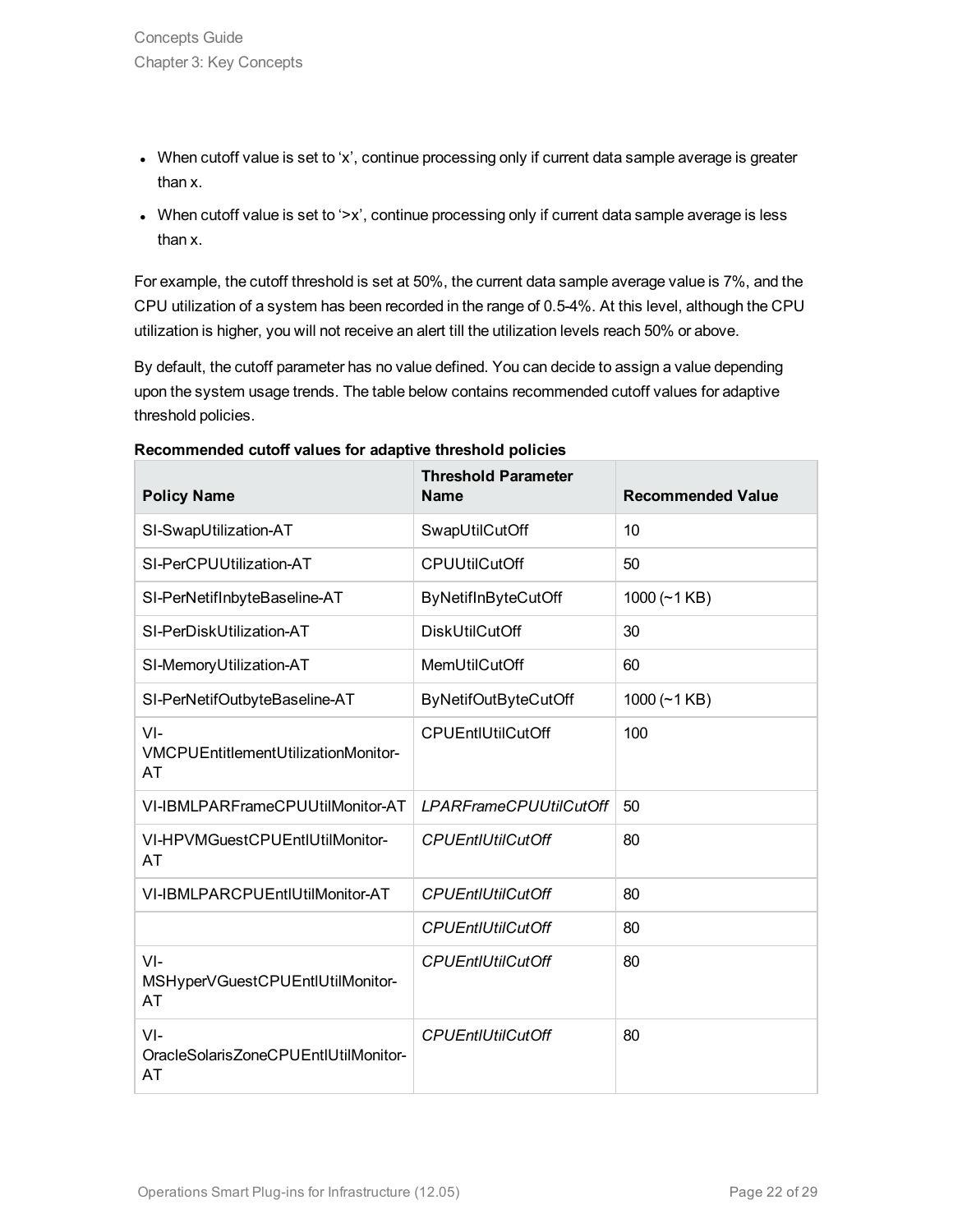| <b>Policy Name</b>                                      | <b>Threshold Parameter</b><br><b>Name</b> | <b>Recommended Value</b>                                  |
|---------------------------------------------------------|-------------------------------------------|-----------------------------------------------------------|
| VI-IBMLPARMemoryEntIUtilMonitor-<br>AT                  | <b>MEMEntIUtilCutOff</b>                  | 80                                                        |
|                                                         | <b>MEMEntIUtilCutOff</b>                  | 80                                                        |
| $VI -$<br>OracleSolarisMemoryEntIUtilMonitor-<br>AT     | <b>MEMEntIUtilCutOff</b>                  | 80                                                        |
| VI-OracleSolarisZoneSwapUtilMonitor-<br>AT              | SwapUtilCutOff                            | 50                                                        |
| $VI -$<br>LinuxVirtDiskPhysByteRateBaseline-<br>AT      | DiskPhysbyteCutOff                        | 1000*the number of VMs<br>running on KVM or Xen<br>hosts  |
| VI-LinuxVirtNetByteRateBaseline-AT                      | NetbyteRateCutOff                         | 1000*the number of VMs<br>running on KVM or Xen<br>hosts. |
| $VI -$<br>Linux VirtGuest CPU Total Util Monitor-<br>AT | <b>CPUTotUtilCutOff</b>                   | 50                                                        |
| VI-LinuxVirtVMMemoryUsage-AT                            | MemUsageCutOff                            | 75                                                        |

### **Recommended cutoff values for adaptive threshold policies, continued**

You can set the cutoff values for adaptive threshold policies by using threshold overrides policy. To know more about threshold overrides, see "Adaptive [Thresholds"](#page-17-0) on page 18.

## <span id="page-22-0"></span>Remote Monitoring

In a network topology, there are clients that are directly monitored by the server. In such a setup it is common that the client in turn hosts or interacts with other servers, disks, or machines known as remote entities. The server interacts with these remote entities indirectly through the clients. Typically, these remote entities are agent-less nodes that are monitored through proxy connections. The remote entities are network addressable entities like cluster nodes, cluster resource groups, virtual machines, or remote drives.

Infrastructure SPIs help you to monitor the remote infrastructure. These are added as managed nodes or nodes monitored as SNMP/message-allowed nodes.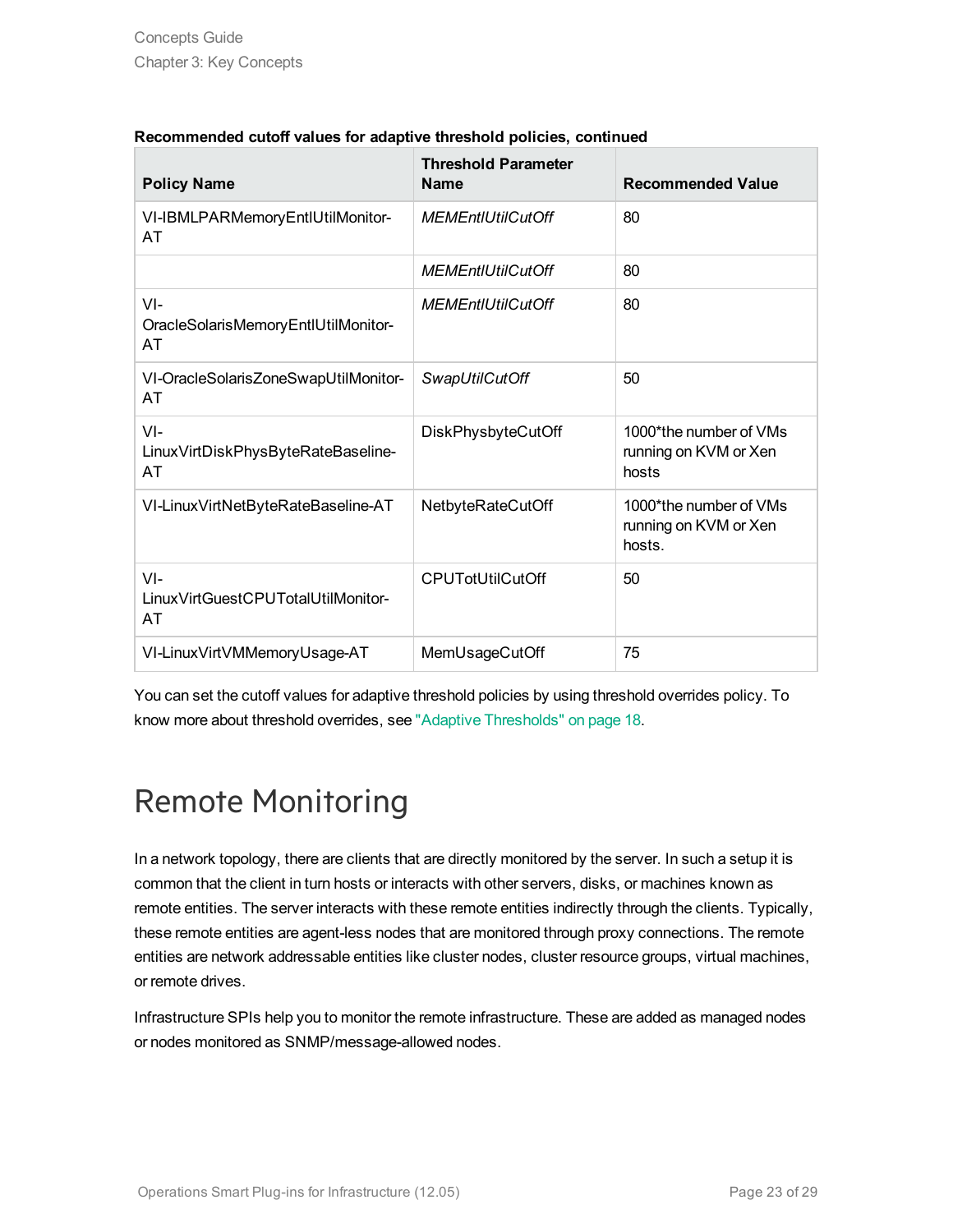The remote drives mounted on *individual systems* are monitored through the Systems Infrastructure SPI policies. The remote drive space utilization monitor policies monitor space utilization on file shares provided by another system.

In a virtualized environment it is important to monitor virtual machine performance and availability remotely without having the need for running the Operations Agent on them. The Virtualization Infrastructure SPI monitors virtual machines remotely.

In a clustered environment the Cluster Infrastructure policies monitor the nodes and resource groups of a cluster remotely.

When Systems Infrastructure SPI identifies a managed node as a virtualized server or a cluster system, it initiates virtualization discovery policy or cluster discovery policy, as appropriate. To enable assignment of alerts to the appropriate entity, such as the nodes that do not have Operations Agent running on them, can be added as message-allowed nodes in the OM node bank. The Infrastructure SPIs automatically add nodes in the OM node bank in some cases and in some cases it is left to be done manually. To ascertain whether nodes are auto-added in node-bank by Infrastructure SPI or to add nodes manually, refer to the tables below:

### **Scenarios when nodes are added automatically in the OM node bank**

| <b>Node Auto-addition Scenarios</b> | Node Type                                 |
|-------------------------------------|-------------------------------------------|
| Cluster Nodes                       | Message allowed/Managed node              |
| <b>Cluster Resource Groups</b>      | Message allowed/Virtual node/Managed node |

### **Scenarios when nodes are not added automatically in the OM node bank**

| Scenarios when node is not auto-added | Node Type (can be added as)  |  |
|---------------------------------------|------------------------------|--|
| NFS/Samba (CIFS) share providers      | Message allowed/Managed node |  |
| Hyper-V guest virtual machines        | Message allowed/Managed node |  |

To ensure that the alerts are assigned to the remote system rather than the host from which the monitoring is done, many Infrastructure SPI policies (that are capable of doing remote monitoring) contain a parameter setting *AssignMessageToRemoteHost* that can be set to 0 or 1 depending on the need.

### **Example of AssignMessageToRemoteHost parameter in a policy**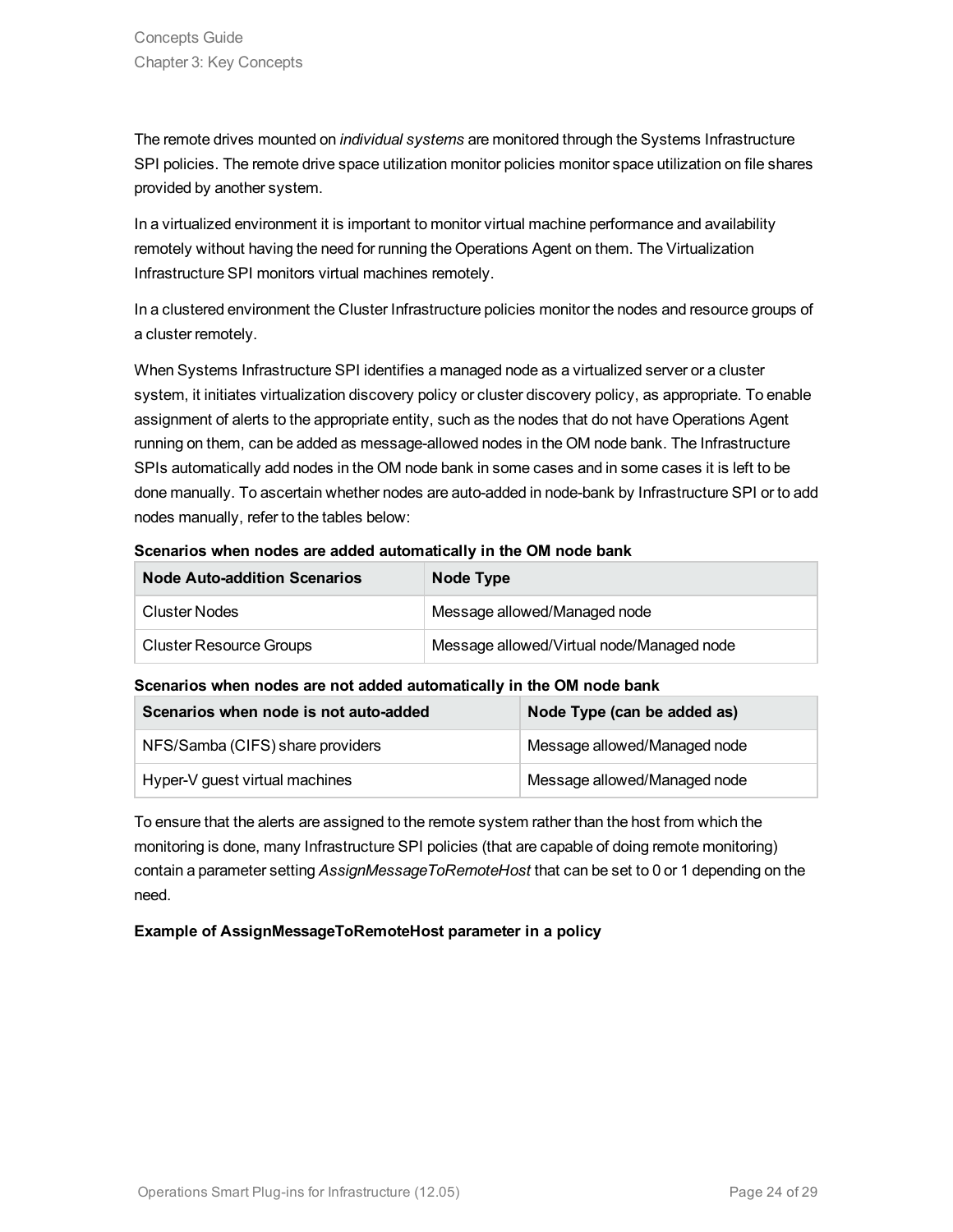| $\Box$<br>え SI-MSWindowsRemoteDrivesSpaceUtilization [100.0] (Measurement Threshold)<br>Help -<br>File<br>View.                                                                        |                                                                                                                                                                                                                                                                                     |                                             |                                                  |      |
|----------------------------------------------------------------------------------------------------------------------------------------------------------------------------------------|-------------------------------------------------------------------------------------------------------------------------------------------------------------------------------------------------------------------------------------------------------------------------------------|---------------------------------------------|--------------------------------------------------|------|
| <sup>联</sup> Save and Close 日 Save                                                                                                                                                     | $\gamma$ Help                                                                                                                                                                                                                                                                       |                                             |                                                  |      |
| <b>Source</b>                                                                                                                                                                          | Script-Parameters   Threshold levels   Options                                                                                                                                                                                                                                      |                                             |                                                  |      |
| Name<br>SpaceUtilCriticalThreshold<br>SpaceUtilMajorThreshold<br>SpaceUtilMinorThreshold<br>SpaceUtilWarningThreshold<br>MessageGroup<br>Debug                                         | Caption<br>Remote drive usage level - Critical Thres<br>Remote drive usage level - Critical Thres<br>Remote drive usage level - Critical Thres<br>Remote drive usage level - Critical Thres<br>Message group setting for outgoing mess<br>Debug policy values - set to 1 to turn on | Value<br>256<br>95<br>90<br>85<br>Oper<br>0 | Default<br>95<br>90<br>85<br>80<br>Operatin<br>0 | Edit |
| AssignMessageToRemoteHost<br>0<br>n<br>If the messages sent from this policy nee<br>AssignMessageToRemoteHost properties<br>$\vert x \vert$<br>AssignMessageToRemoteHost<br>Parameter: |                                                                                                                                                                                                                                                                                     |                                             |                                                  |      |
| Caption:                                                                                                                                                                               | If the messages sent from this policy need to be assigned to the remote h                                                                                                                                                                                                           |                                             |                                                  |      |
| Value data type:                                                                                                                                                                       | Integer                                                                                                                                                                                                                                                                             |                                             |                                                  |      |
| Value:                                                                                                                                                                                 | О<br>Default is 0.                                                                                                                                                                                                                                                                  |                                             |                                                  |      |
|                                                                                                                                                                                        | Default                                                                                                                                                                                                                                                                             | OK.                                         | Cancel                                           |      |
| $\left  \cdot \right $                                                                                                                                                                 |                                                                                                                                                                                                                                                                                     |                                             |                                                  |      |
| Ready                                                                                                                                                                                  |                                                                                                                                                                                                                                                                                     |                                             |                                                  |      |

You can set the value to 1 to display the primary node of the alert message as the remote host. By default, the messages are assigned to the managed node from which the message is sent out.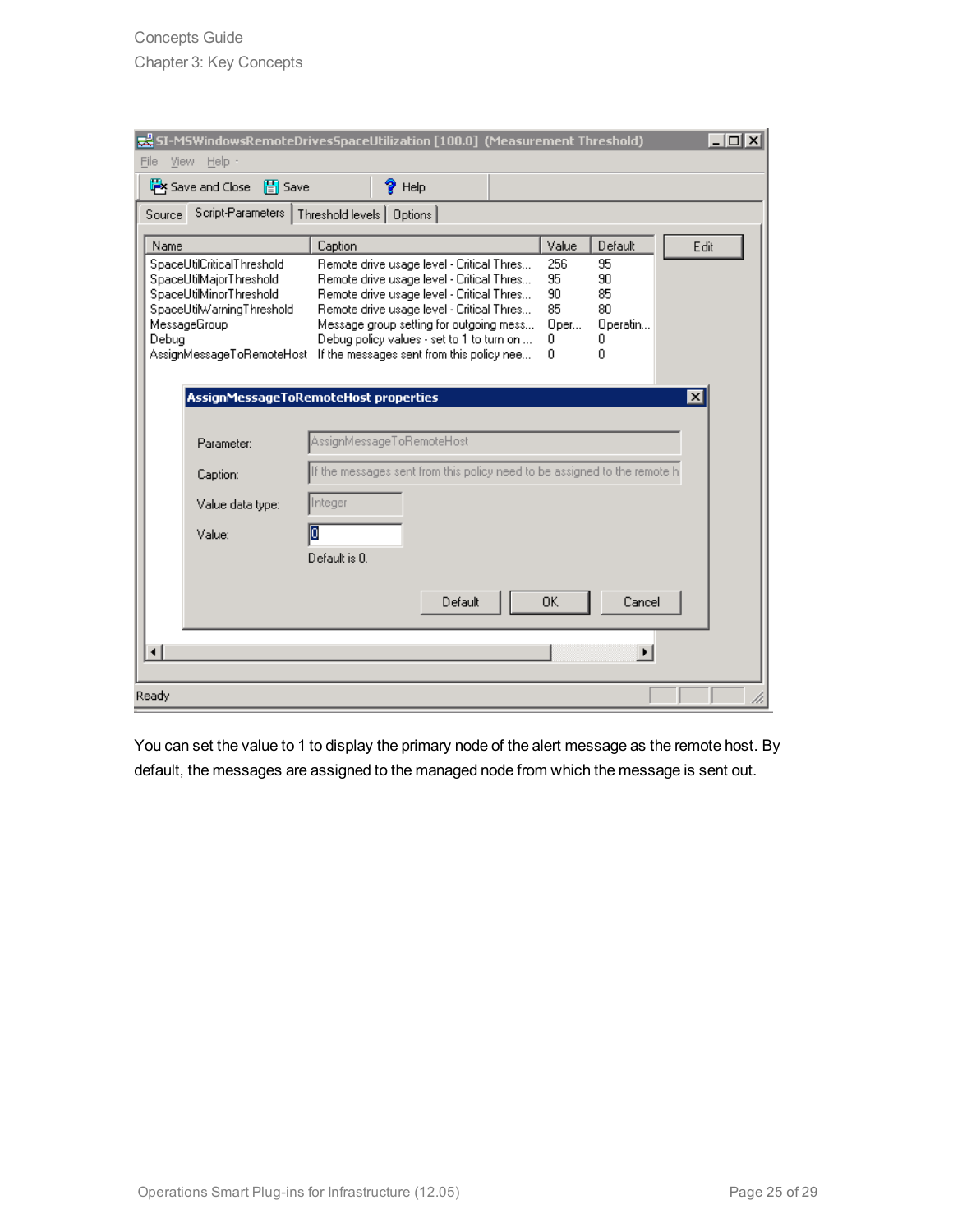## <span id="page-25-0"></span>Dialogue with Infrastructure SPI Expert

This section presents some possible scenarios of the Infrastructure SPIs.

In this example, Newbie, a recently employed administrator, has been given the responsibility of installing and deploying the Infrastructure SPIs. The new administrator does not have an idea about Infrastructure SPIs or earlier version of Virtualization Infrastructure SPI. The new administrator approaches InfraSPI Expert, a senior administrator and a power-user of operations management features and functionality, for assistance in understanding the product. They have the following conversations.

**Newbie:** One of our servers lately seems to be slowing down and response times of the database instance running on the system are getting erratic.

**InfraSPI Expert:** Did you monitor the CPU and memory utilization for any bottlenecks on the system?

#### **Newbie:** No.

**InfraSPI Expert:** Deploy the Systems Infrastructure SPIs CPU bottleneck diagnosis and memory bottleneck diagnosis policies on the node. These policies report back the top 10 CPU and memory hogging processes respectively. This should help you identify the cause of the problem.

### **Newbie:** Okay.

**Newbie:** I deployed the policies and now I know the reason for our server slowing down. The Systems Infrastructure SPI sends alert messages to the OM console and I was quickly able to see the root cause of the problem. The messages display the top 10 processes hogging CPU and memory utilization.

**InfraSPI Expert:** Great going, so what was the issue?

**Newbie:** There was a rogue application running that was sporadically increasing CPU consumption as well as memory usage. I have fixed the rogue application.

### **InfraSPI Expert:** Okay.

For information about the policies provided by Systems Infrastructure SPI, see *Operations Smart Plugin for Systems Infrastructure User Guide*.

**Newbie:** This was a great way of identifying the problem. I have a question though, what do I do for systems that are perennially busy or the ones that are idle?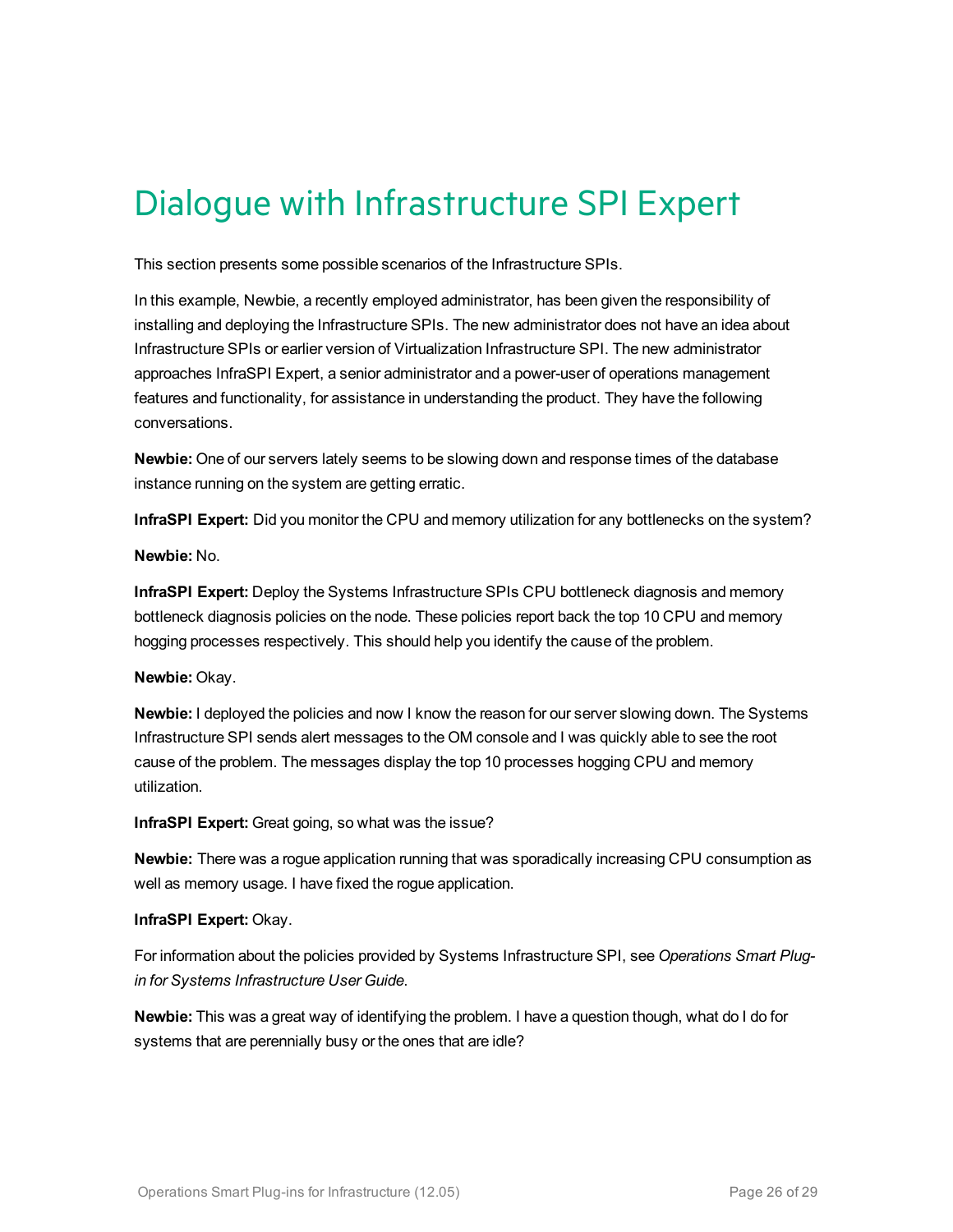**InfraSPI Expert:** For systems that are highly utilized or under-utilized you can deploy the Systems Infrastructure SPIs CPU utilization and memory utilization monitor policies on the node. These are adaptive threshold policies and will give you accurate results.

**Newbie:** I remember reading about adaptive threshold policies. These policies learn from the performance characteristics and patterns of the previously collected data, and statistically determine if the current utilization is normal or not. The thresholds are automatically calculated according to historic data.

**InfraSPI Expert:** Yes, that way you get alerts only for actual problem scenarios. An easy way to identify auto threshold determination policies is to look for AT appended at the end of policy name, for example, VI-VMwareVMMemoryUsage-AT.

For more information on how adaptive thresholds are calculated, see "Key [Concepts"](#page-14-0) on page 15. **Newbie:** Okay. While going through many policies, I noticed the critical threshold parameter has a strange value "65535" assigned.

**InfraSPI Expert:** Yes, this value is deliberately assigned to mask the critical threshold parameter. This avoids system generating critical alert messages. We can manually define the critical threshold level if required.

**Newbie:** But why 65535?

**InfraSPI Expert:** Just a number! For masking, it can be any number above 100.

**Newbie:** What about machines which hang or get stuck in a transient stage?

**InfraSPI Expert:** Good you asked. Virtualization Infrastructure SPI sends out an alert, if any virtual machine is stuck in a transient stage such as starting, snapshots, migrating, saving, and stopping for more than 30 minutes. This policy is very useful to identify any state transitions or issues (if any) with the running of virtual machine.

**Newbie:** Another thing, what about the planned outages that occur every night for our test virtual machines? This is intentional and I don't want messages about VM state changes for the scheduled outages. How can I avoid getting alerts for these servers?

**InfraSPI Expert:** Good question. For nodes that undergo planned outages at predefined time every day, like our test virtual machines that are shutdown at 21:00:00 hours and brought back up at 05:00:00 hours next morning, you can avoid getting state change alerts messages from VI-StateMonitor policy by setting the **AlertOnPlannedOutage** parameter to true. When the policy is deployed with this setting, the VI-StateMonitor policy will not generate VM suspension alert for the monitored node during the specified time duration. For information about the policies provided for monitoring virtual infrastructure, see *Smart Plug-in for Virtualization Infrastructure SPI User Guide.*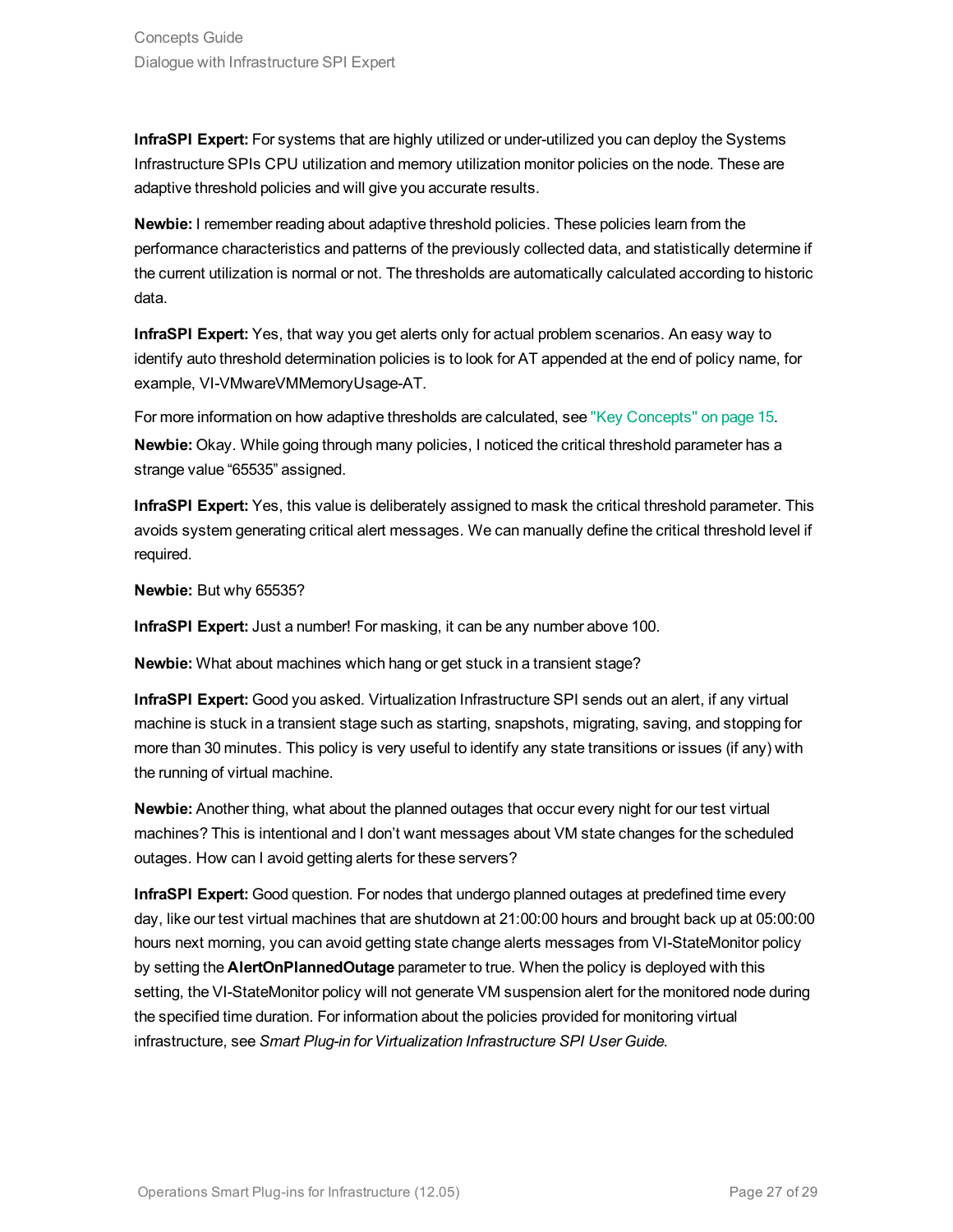**Newbie:** We have a clustered web server where we want to ensure high availability of the server. We just cannot afford to let it go down. Is there a policy which can help me monitor and raise alerts on critical service levels watermarks like quorum breach or single point of failure situation?

**InfraSPI Expert:** Yes, Cluster Infrastructure SPI provides the CI-ClusterMonitor policy. This policy monitors for conditions such as:

- Cluster is down or offline.
- Majority of the nodes are down and cluster quorum is not maintained. If  $(n/2 + 1)$  nodes are not in active state. For example, if there are six nodes in your cluster, less than 4 nodes are active, the policy will raise an alert.
- There is only 1 active node in the whole cluster, thus being a single point of failure (SPOF) and a potential risk to cluster availability.

The policy will send out alerts for all the above conditions, thus ensuring that any breach of cluster availability watermarks are brought to notice. For information about the policies provided for monitoring cluster infrastructure, see *Smart Plug-in for Cluster Infrastructure SPI User Guide.*

**Newbie:** Great, thank you for all the useful information!